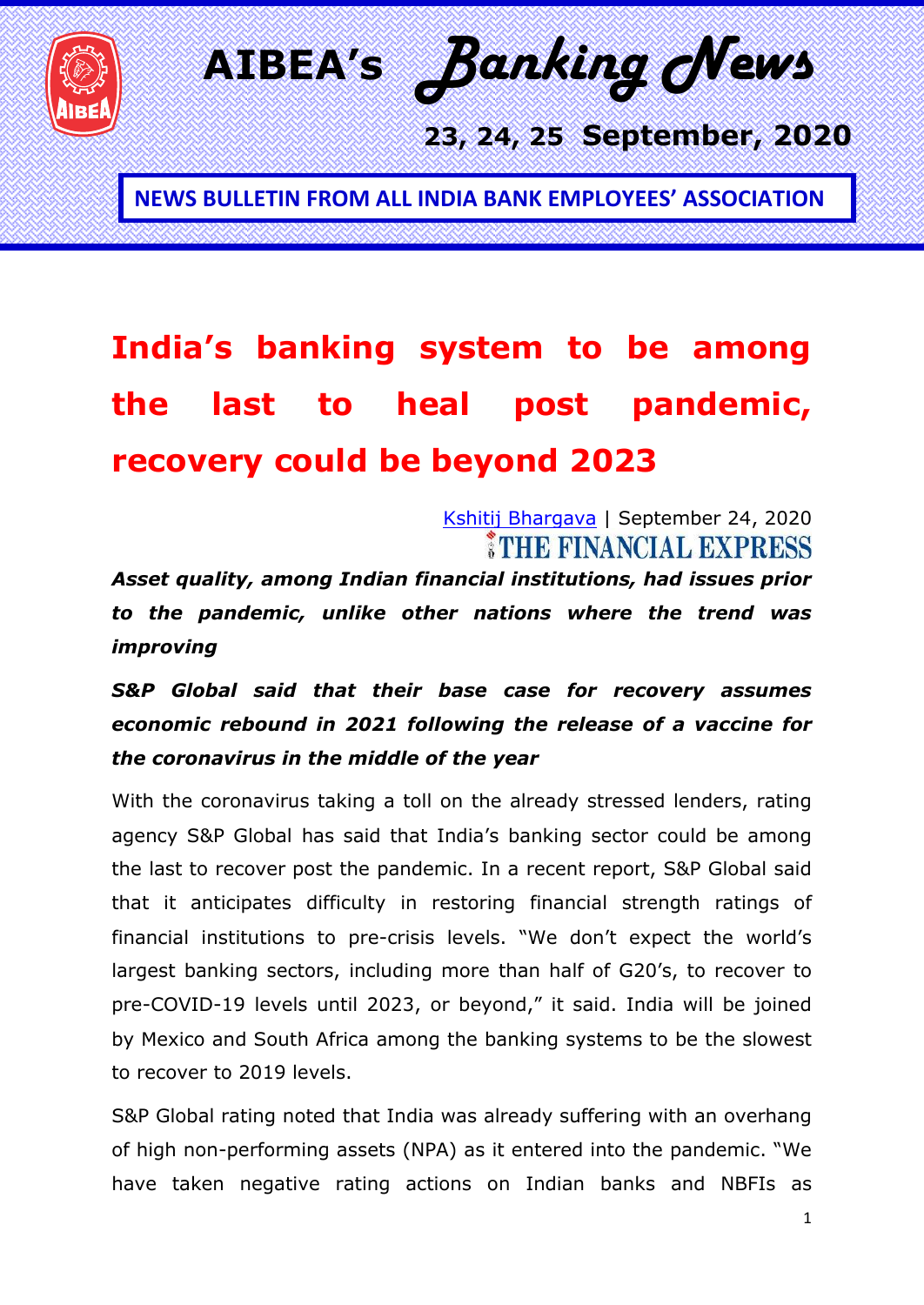operating conditions have deteriorated through the crisis," it said. The rating agency noted that India's banking sector, although will be lateexiter from the slump, but some rations could improve faster. "The Indian banking sector is considered a late-exiter. Its recovery will be longer, but some ratios may return more quickly to pre-COVID-19 levels as they were weak prior to the onset of COVID-19 in contrast with many other jurisdictions," S&P Global said.

Asset quality, among Indian financial institutions, had issues prior to the pandemic, unlike other nations where the trend was improving. The report adds that India's recovery could come beyond 2023. Which would take a toll on India which is looking to capitalize on the pandemic to pose itself as an alternative for manufacturing for global supply chains. S&P Global has classified late-exiters on the basis as jurisdictions where COVID-19 and other stresses have already had a meaningful negative effect. "That is, Banking Industry Country Risk Assessments (BICRA) have already been negatively revised. Potential recovery to pre-COVID-19 status is considered furthest, and timing is less certain after the onset of COVID-19," the rating agency said.

Further, S&P Global said that their base case for recovery assumes economic rebound in 2021 following the release of a vaccine for the coronavirus in the middle of the year. However, it does anticipate a lag between when an economic recovery takes hold and when the credit strength of banks stabilizes. S&P Global has taken 335 negative rating actions globally since the outbreak began. Among the banking systems that it expects to be the early ones to recover include China, Canada, Singapore, Hong Kong, South Korea, and Saudi Arabia. These are expected to recover by the end of 2022. While the US, UK, Australia, France, Germany, and Russia are likely to recover not before 2023, according to S&P Global.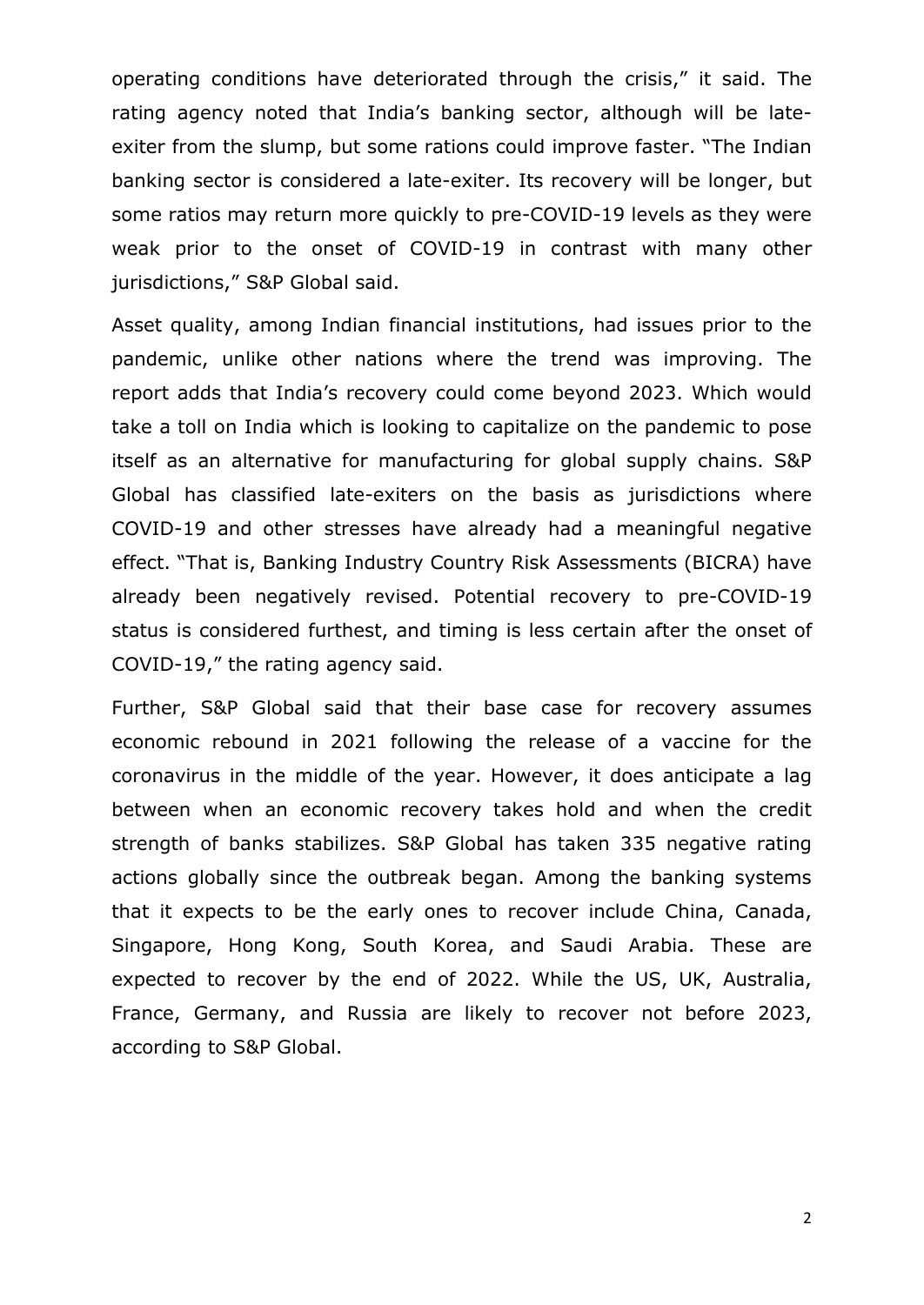## **Unrecognised labour: Frontline workers, such as ASHA workers, need to be incentivised by govt**

#### [The Financial Express](https://www.financialexpress.com/author/the-financial-express/) | September 24, 2020 **THE FINANCIAL EXPRESS**

*Add to this new responsibilities such as screening migrants, contact tracing, etc, and it is fair to say frontline workers have rendered crucial services to the nation*

### *On the contrary, an Oxfam survey notes, only 23% of ASHA workers were provided bodysuits; with respect to the usage of PPEs, nearly one in four ASHA workers never received any training*

A recent report, by Women in Global Health India (WGHI), highlights the fact that frontline workers (FLWs), especially ASHA workers, are not being given due incentives for the work they are doing in these hard times. Against the backdrop of the pandemic having interrupted delivery of healthcare services, thereby impacting access for the most vulnerable, even the regular work of ASHA workers—from linking pregnant women to antenatal care to ensuring post-natal care for lactating mothers and babies, etc—had become both more important and incredibly challenging to execute. Add to this new responsibilities such as screening migrants, contact tracing, etc, and it is fair to say FLWs have rendered crucial services to the nation.

Yet, there has been no extra honorarium forthcoming from the government. On the contrary, an Oxfam survey notes, only 23% of ASHA workers were provided bodysuits; with respect to the usage of PPEs, nearly one in four ASHA workers never received any training. The government must recognise the work of ASHA workers via financial and non-financial incentives, and establish capacity-building strategies concerning technology, and develop a support system for their physical and mental well-being. Though ASHA workers are eligible for state support in the Covid times under the Pradhan Mantri Garib Kalyan Yojana,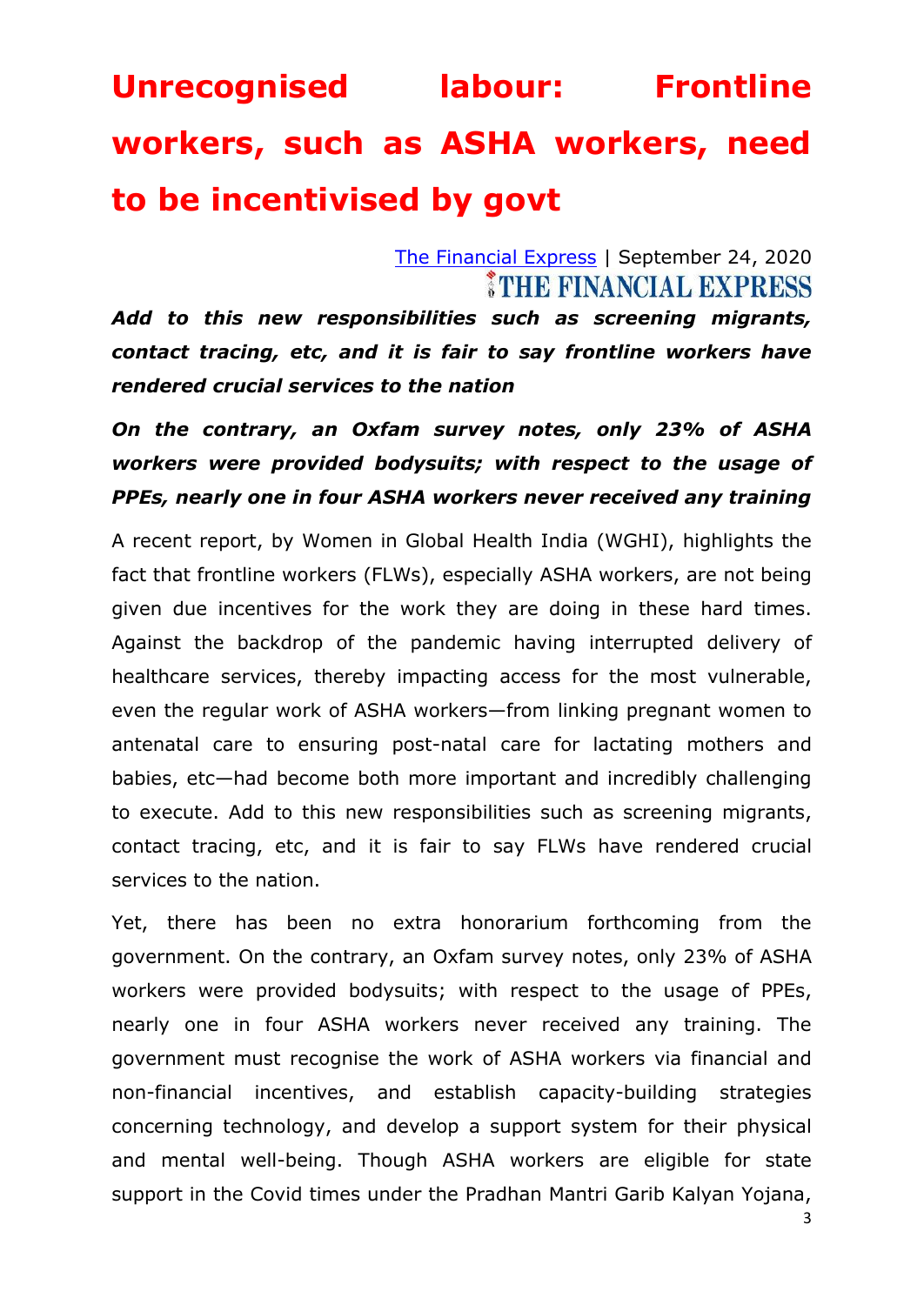the Oxfam survey showed that only 38% of the ASHA workers knew about the scheme. Without efforts to support FLWs, the battle against corona will be hard to win.

## **Agrarian reforms: Can over-reliance on MSP harm agricultural states?**

Shweta Saini & Siraj Hussain | September 24, 2020 **THE FINANCIAL EXPRESS** 

*Dependence on MSP-led procurement of grains has led to low crop diversification in states like Punjab, keeping farmers from reaping the benefits of high-value crops*

### *By focusing on lower-valued crops, Punjab is missing benefits of diversification that Bihar is tapping on*

Farmer agitations against the recently promulgated farm Bills are growing in northern states of Punjab, Haryana, Madhya Pradesh, and Uttar Pradesh. Interestingly, these are states benefitting most from the government's MSP operations. What are their concerns, and if any underlying assumptions guide those? We explore this and more in this article.

On June 5, the president of India promulgated three Ordinances for improving the farming environment in the country. Most contentious of the three is the Farmers' Produce Trade and Commerce (Promotion and Facilitation) Ordinance 2020 (FPTC).

Indian agricultural markets are studied to have suffered at the hands of oligopolistic APMC traders/middlemen. The FPTC Bill provides an alternate to state APMCs and offers the freedom to sell and purchase agri-produce to both farmers and buyers. By creating alternate and competing markets, which do not levy taxes/fees, FPTC will help farmers by reducing transaction costs, increasing transparency, and improving their share in consumer's rupee.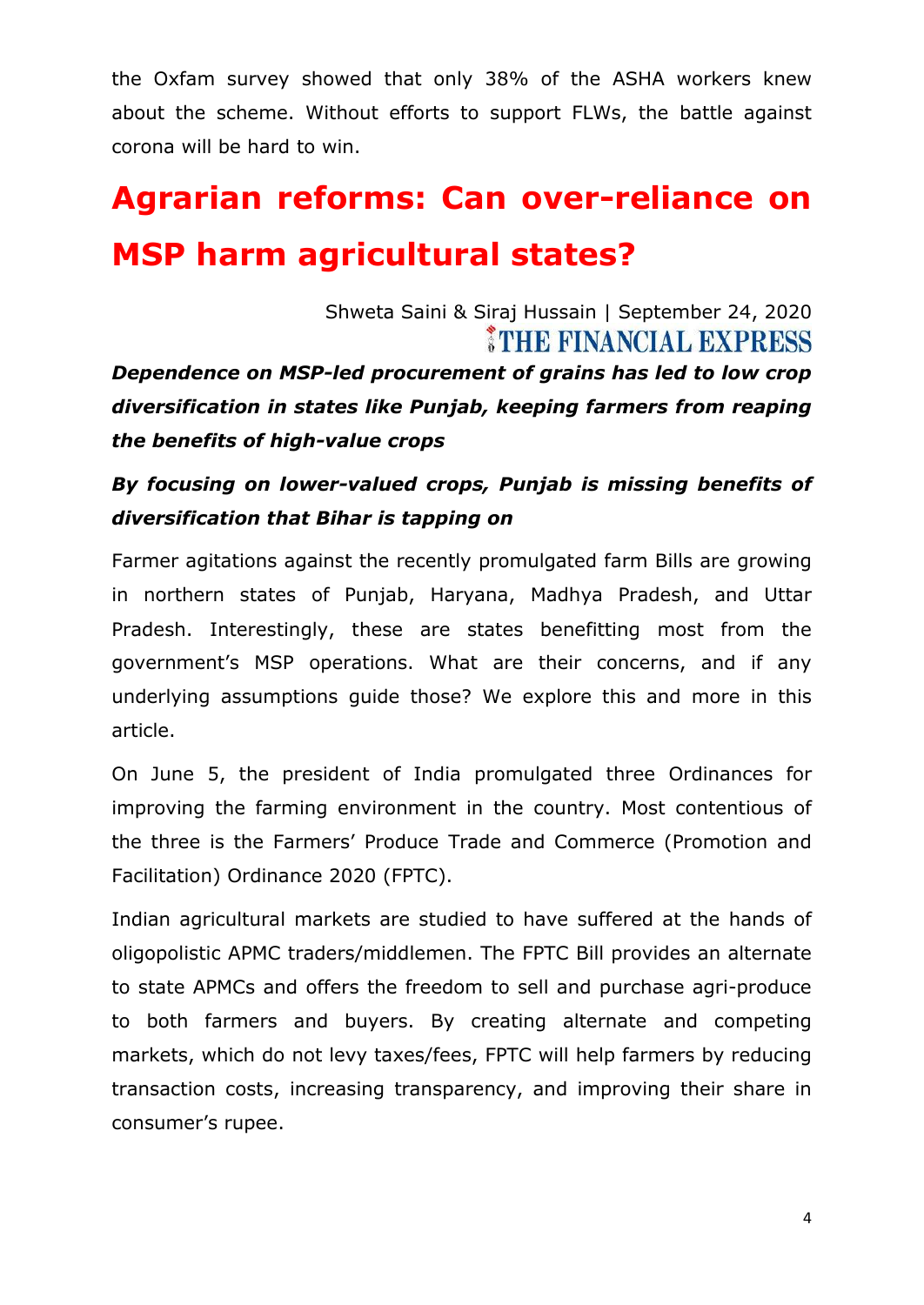

The biggest issue of agitating farmers is that they were not consulted while framing these Bills. They fear that with the implementation of FPTC, among other things, state APMCs will slowly die due to constraints of resources, leaving farmers to the whims of 'exploitative' traders and corporate buyers. Farmers also equated the Bill with the eventual phasing-out of government's MSP operations, but those fears were allayed by PM Modi, who confirmed their continuity.

According to us, there are two basic assumptions of these agitating farmers. For them, the only alternative to APMC is a 'villainous' and ‗exploitative' corporate buyer/trader. And, by producing MSP crops (mainly rice and wheat) and selling them in assured markets at assured prices, farmers think they are maximising their gains and are safeguarded for future.

We visit both assumptions below. Repeated reference is of two states— Punjab and Bihar. These represent two extreme examples—Punjab, on the one hand, has a robust procurement system, and financially thriving APMCs (used mainly for procurement), Bihar on the other, had repealed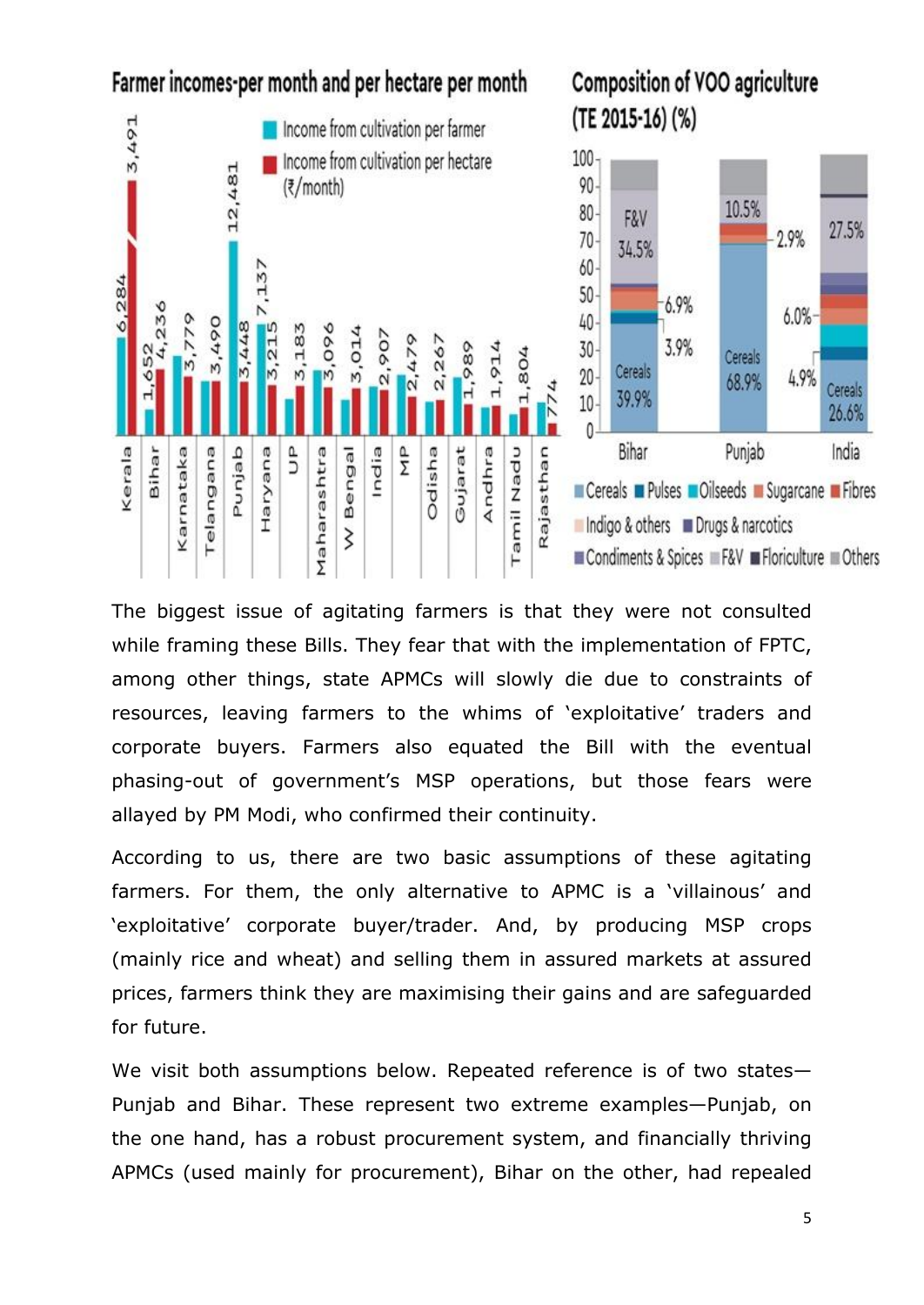APMC in 2006 and has a relatively small and insignificant level of procurement operations.

Let's start by looking at data on farmer incomes.

NAFIS or NABARD All-India Rural Financial Inclusion Survey 2016-17 report gives state-wise estimates of farmer incomes and its components, for 2015-16. We use the income component that farmers earned from cultivation activities. By dividing this income with average landholding size in the state (taken from GoI's Agriculture Census 2015-16), we get a state-wise estimate of incomes generated per hectare (see graphic).

Let's take a closer look at Punjab, Bihar, and Kerala. Their average monthly income from cultivation were: Rs 12,481, Rs 1,652 and Rs 6,284, respectively, and average landholding sizes were: 3.62ha, 0.39ha, and 0.18ha. Upon dividing respective incomes with sizes, we find that on per hectare basis, Kerala farmers generated the highest incomes (Rs 34,910), followed by Bihar (Rs 4,236) and then by Punjab (Rs 3,448). Even though a Punjab farmer earns more than a Bihar or a Kerala farmer, average incomes generated from every hectare in the state are much lower (perhaps, large differences in landholding sizes between these states could mathematically explain this counterintuitive trend).

But how can farmers in Bihar, for example, generate more income per hectare than in Punjab?

We looked at what crops were produced in these states using data on the value of output (VOO) from GoI. In 2015-16, Punjab's agricultural output (current prices) valued at about Rs 1.3 lakh crore and Bihar's at Rs 1.1 lakh crore. While Punjab's agricultural basket emerged cereal-centric, Bihar's was more diversified (see graphic). Cereals constituted only 40% share in Bihar, but 70% in Punjab. Share of fruits and vegetables (F&V) in Bihar was high at 35%, but only 11% in Punjab. Bihar also generated higher value from pulses, oilseeds, sugarcane, among others, unlike Punjab.

Cereals are low-valued crops compared to F&V, oilseeds, or pulses. In 2019-20, MSPs of major cereal crops were below Rs 20/kg (wheat Rs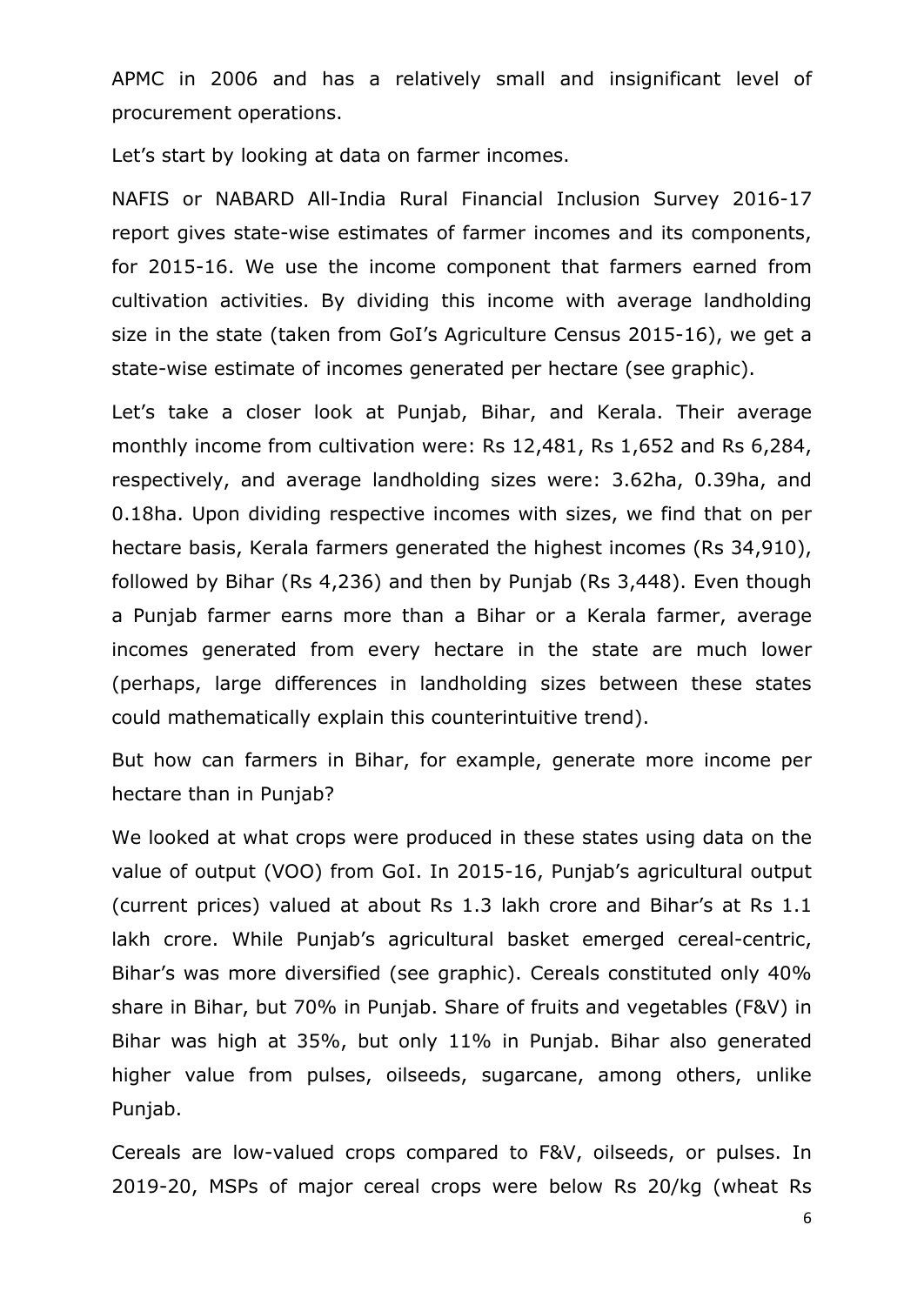19.25/kg, paddy Rs 18.35/kg, maize Rs 17.6/kg). But for pulses, MSPs averaged Rs 60/kg (gram Rs 48.75/kg, moong Rs 70.5/kg, tur Rs 58/kg), and for oilseeds, MSPs averaged Rs 44/kg (groundnut Rs 50.9/kg, soybean Rs 37.1/kg, mustard about Rs 44.25/kg). Average yearly prices of F&V are also higher than cereal prices.

By focusing on lower-valued crops, Punjab is missing benefits of diversification that Bihar is tapping on.

Kerala is another striking example. With the smallest landholding size in the country (less than 0.2ha), the state generates the highest per hectare incomes (about Rs 35,000/month) (see graphic). What does it produce? Condiments, spices, and coconuts, mainly. Prices of spices range between Rs 300 to Rs 1,500/kg, and MSP of coconut or copra (ball) was Rs 99/kg (2019).

Interestingly, both Kerala and Bihar do not have APMC systems. Bihar does not even have robust MSP procurement machinery. In 2018-19, GoI procured about 13 million metric tonnes (MMTs) of wheat and 11MMTs of rice (about 71% and 88% of state's wheat and rice production) from Punjab. In Bihar, they procured about 3 thousand MTs wheat and about 1MMTs of rice (about 0.05% and 15% of state wheat and rice production).

Government's procurement at MSP offers assured markets to farmers. This market assurance encourages the majority of Punjab farmers to continue producing wheat and paddy year-on-year. As Bihar farmers do not have this assurance, they produce diversified crops. Despite a considerable advantage in the size of operational holdings, Punjab is unable to recover a high value on every hectare.

Besides, MSP is not the right remuneration benchmark, and there is only as much growth that GoI's MSP operations will see going forward. Driven by environmental or economic factors, states dependent on paddy-wheat cropping patterns should consider diversifying their production baskets, and FPTC will facilitate triggering opportunities.

#### **What now?**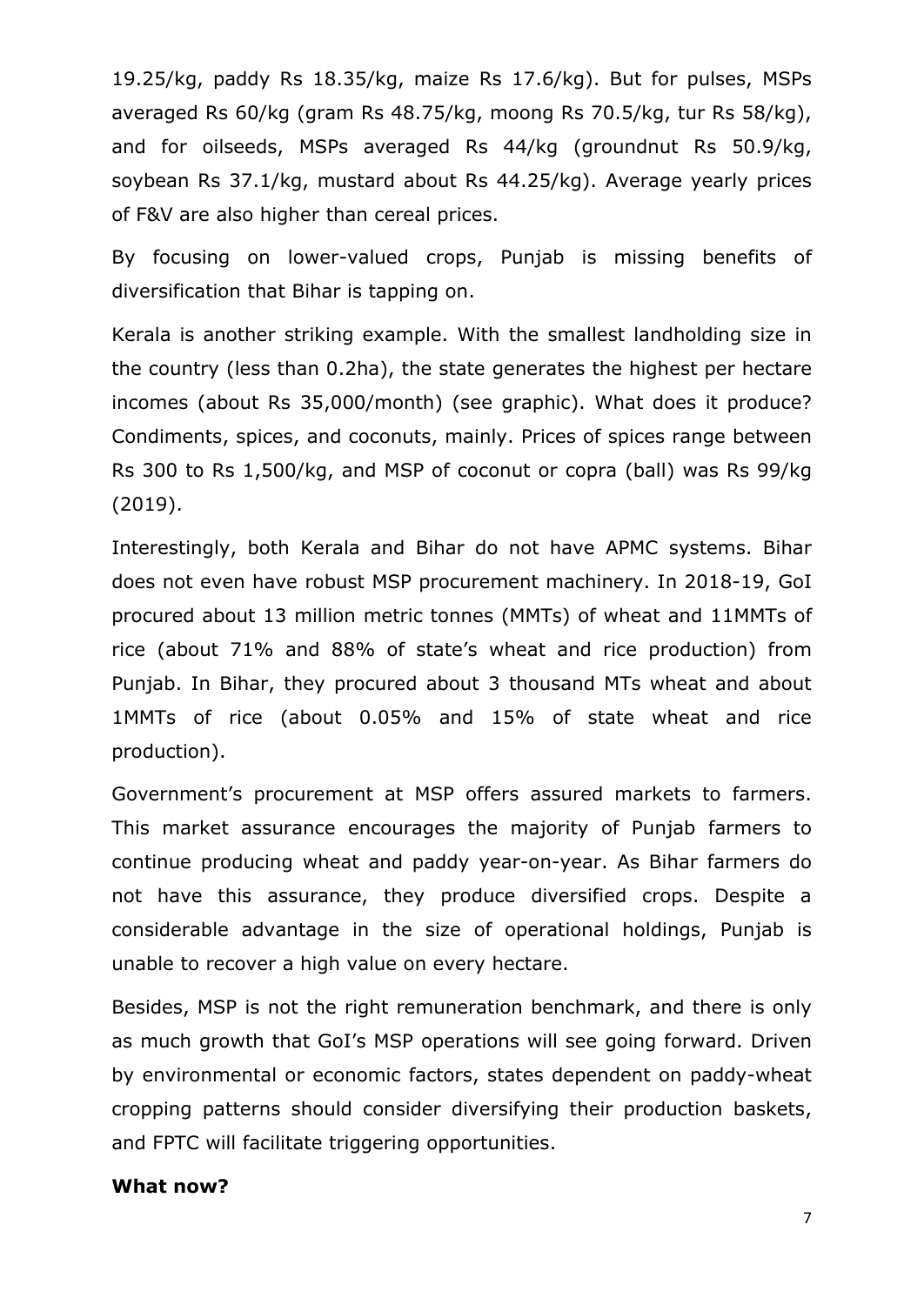By opening space for providing alternate marketing channels, the government seeks to provide a level-playing field to farmers. States like Bihar should build on their enterprising farmers and immediately improve rural infrastructure and marketing facilities, and states like Punjab should look at devising ways to leverage benefits from diversification. The government might handhold farmers and provide checks and balances together with a robust grievance redressal mechanism until farmers establish benefits of the new system. Likewise, the government should work with state governments to customise programmes for different regions.

Given that agriculture is a state subject, the government will do well by engaging with stakeholders. Only with consensus and convergence can the Bill reach where it is rightly positioned and intentioned to reach.

# **During lockdown, over 1 crore migrants returned to home states on Indian Railways Shramik trains and on foot**

[Devanjana Nag](https://www.financialexpress.com/author/devanjana-nag/) | September 23, 2020 THE FINANCIAL EXPRESS

*During the nationwide lockdown, migrant workers in big cities were frequently seen walking in groups along highways, carrying their belongings especially before the train services were started by Indian Railways on 1 May 2020*

*A total of 63.19 lakh passengers travelled from cities to their home states in as many as 4,621 Shramik Special trains between the months of May and August*

Over 1 crore migrants returned from cities to their home states! During the nationwide lockdown period, imposed due to the COVID-19 pandemic, nearly 1.06 crore migrants left their cities of work and returned to their home states. The figure includes those who travelled on Indian [Railways](https://www.financialexpress.com/tag/indian-railways/)' Shramik Special trains as well as those who travelled on foot, V K Singh,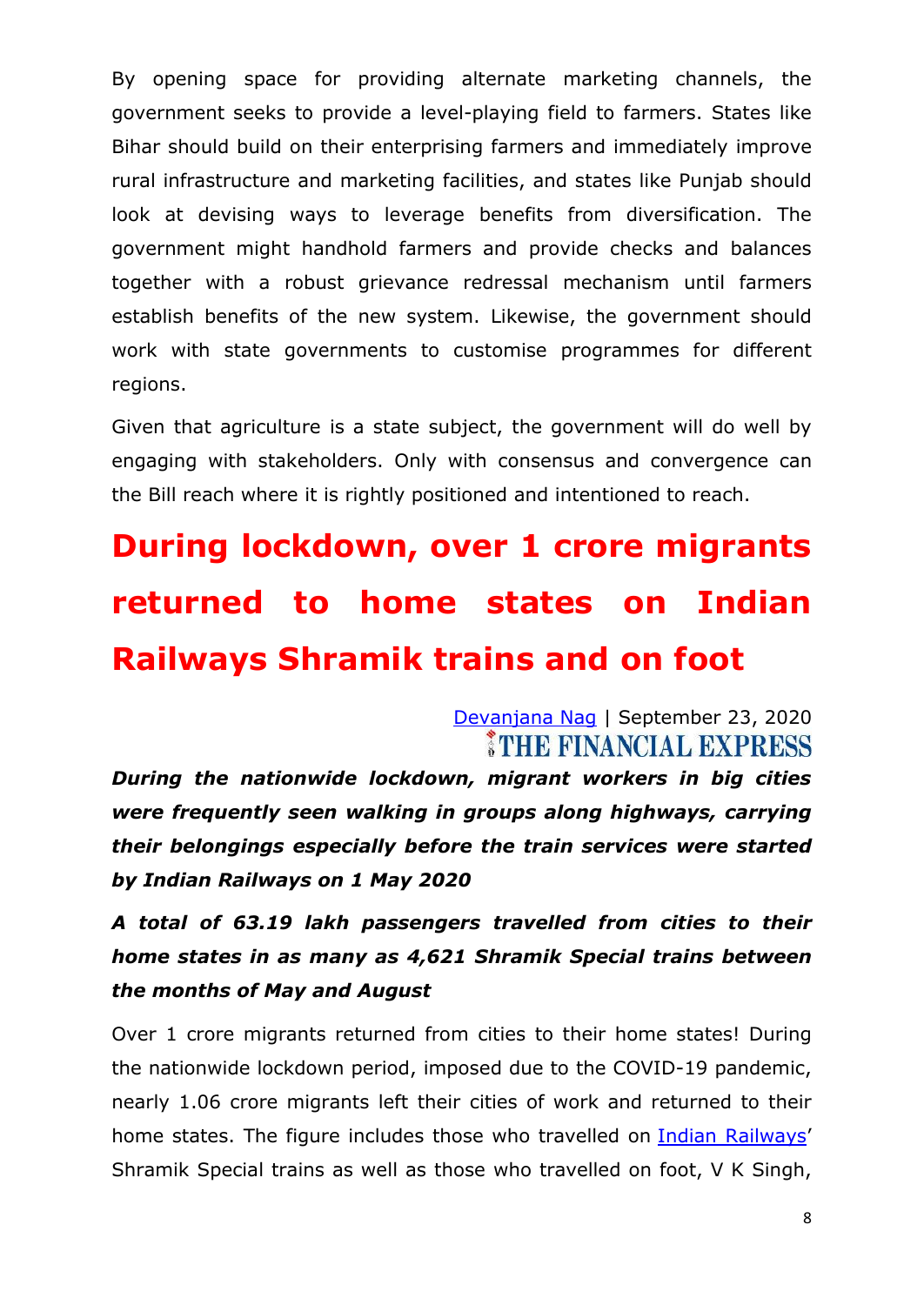the Minister of State for Road Transport and Highways recently told the Lok Sabha. A total of 63.19 lakh passengers travelled from cities to their home states in as many as 4,621 Shramik Special trains between the months of May and August, as per official figures shared by the Railway Ministry, according to an IE report.

Even when Indian Railways was running Shramik Special train services during the lockdown, many migrant labourers or passengers, mostly in the states of Bihar and Uttar Pradesh, were seen travelling on foot or taking commercial truck rides in order to reach their destinations. During the nationwide lockdown, migrant workers in big cities were frequently seen walking in groups along highways, carrying their belongings especially before the train services were started by Indian Railways on 1 May 2020.

Recently, the national transporter rolled out 40 clone trains on high traffic routes. The newly introduced clone special trains are primarily 3-AC trains that boast higher speeds, fewer halts, and departure time before parent trains of Indian Railways. These trains are said to be a boon for those who have made last-minute plans or those who have to travel in an emergency.

The stoppages of these clone trains are limited to operational halts or the Divisional Headquarters that falls enroute (if any), thereby reducing the journey time. The ticket prices for 19 pairs of these clone trains, each having 18 coaches, are charged at the rates of Humsafar Express. While ticket prices of one clone train, consisting of 22 coaches, between Lucknow and Delhi is at par with Janshatabdi Express rates.

**PM Modi's farm bet a gamble: Chaos ahead if few large capitalists become new overlords**

> [Bloomberg](https://www.financialexpress.com/author/bloomberg/) | September 24, 2020**THE FINANCIAL EXPRESS**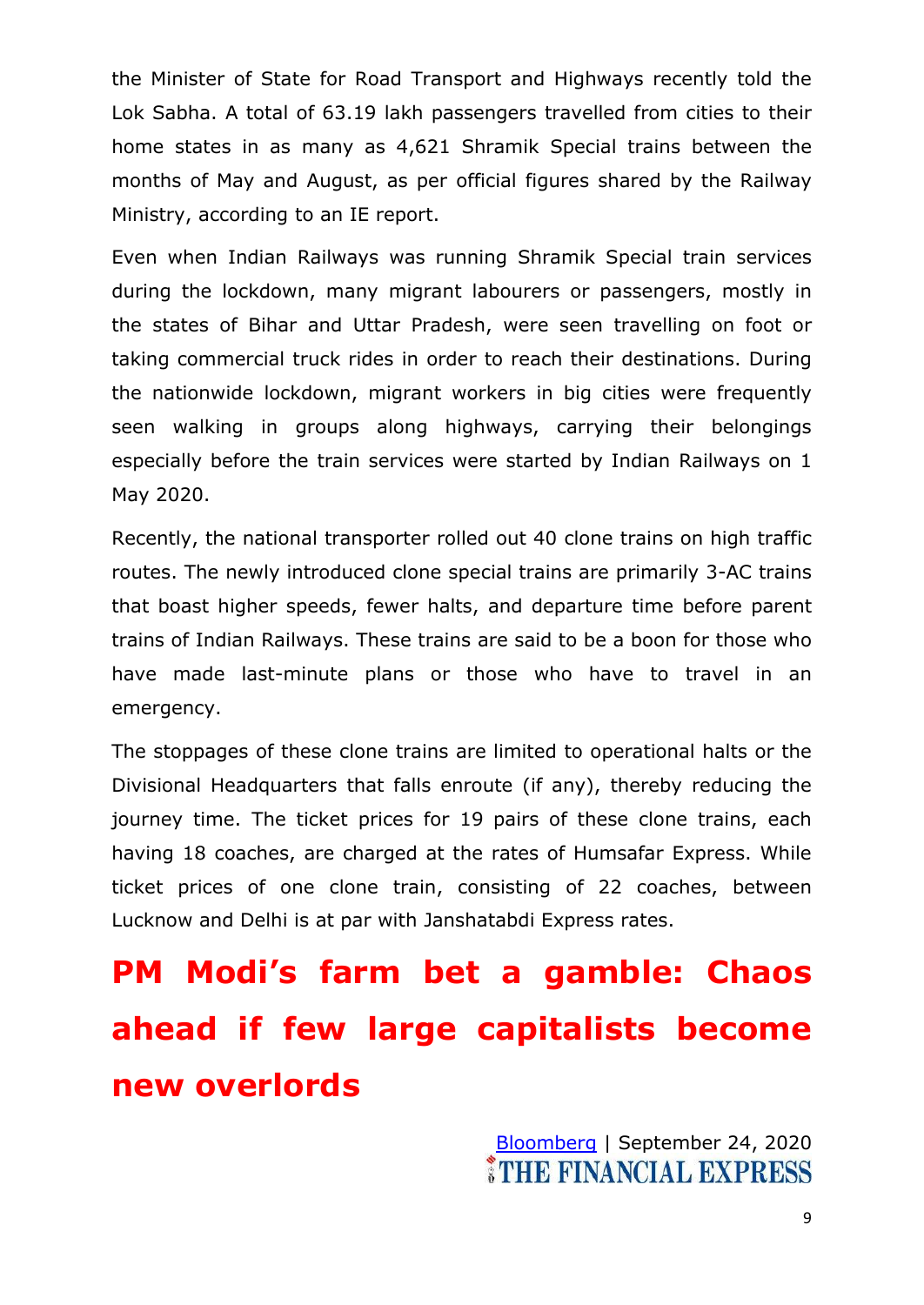*Big changes are afoot in Indian agriculture, driven by Prime Minister Narendra Modi at considerable political risk*

*Expected 20-fold growth in online grocery sales over the next five years is the surest shot to end the stifling status quo, provided farmers can unite and hold their own in negotiations with aggregators.*

Big changes are afoot in Indian agriculture, driven by Prime Minister [Narendra](https://www.financialexpress.com/tag/narendra-modi/) Modi at considerable political risk. Freeing up farming markets may be as significant as dismantling industrial licenses in 1991. However, if the state's protection withers away only to reveal a few large capitalists as the new overlords, there will be chaos and misery rather than progress and prosperity.

To gauge the scale of what's being done, picture the depth of the stasis: 119 million cultivators and 144 million farmhands — taken together, 10 times Australia's population — yoked to a marketplace designed to be anti-competitive, and denied the lift in productivity that propelled urbanization from Japan and South Korea to Taiwan and China.

"It's like a massive old table in the center of the room, crawling with parasites." That's how Hemant Gaur, an entrepreneur who's bringing technology to potato farming in India, describes to me the "mandi," or the designated market yard in which produce changes hands. "We dared not discard it, because how would we ever replace it?"

Finally, Modi has thrown out the old furniture by ramming legislation through parliament, passed by a dubious voice vote. Now growers don't have to bring their harvests to the mandi. They can sell it at farm gates, factories, warehouses, silos, and cold storages. The market yard remains, but can't charge any fee on transactions outside its physical space. Trades can take place online. Farmers can enter five-year, fixed-price contracts with corporate buyers. The government will tame only excessive price increases rather than impose caps on incremental jitters; free markets will be the rule.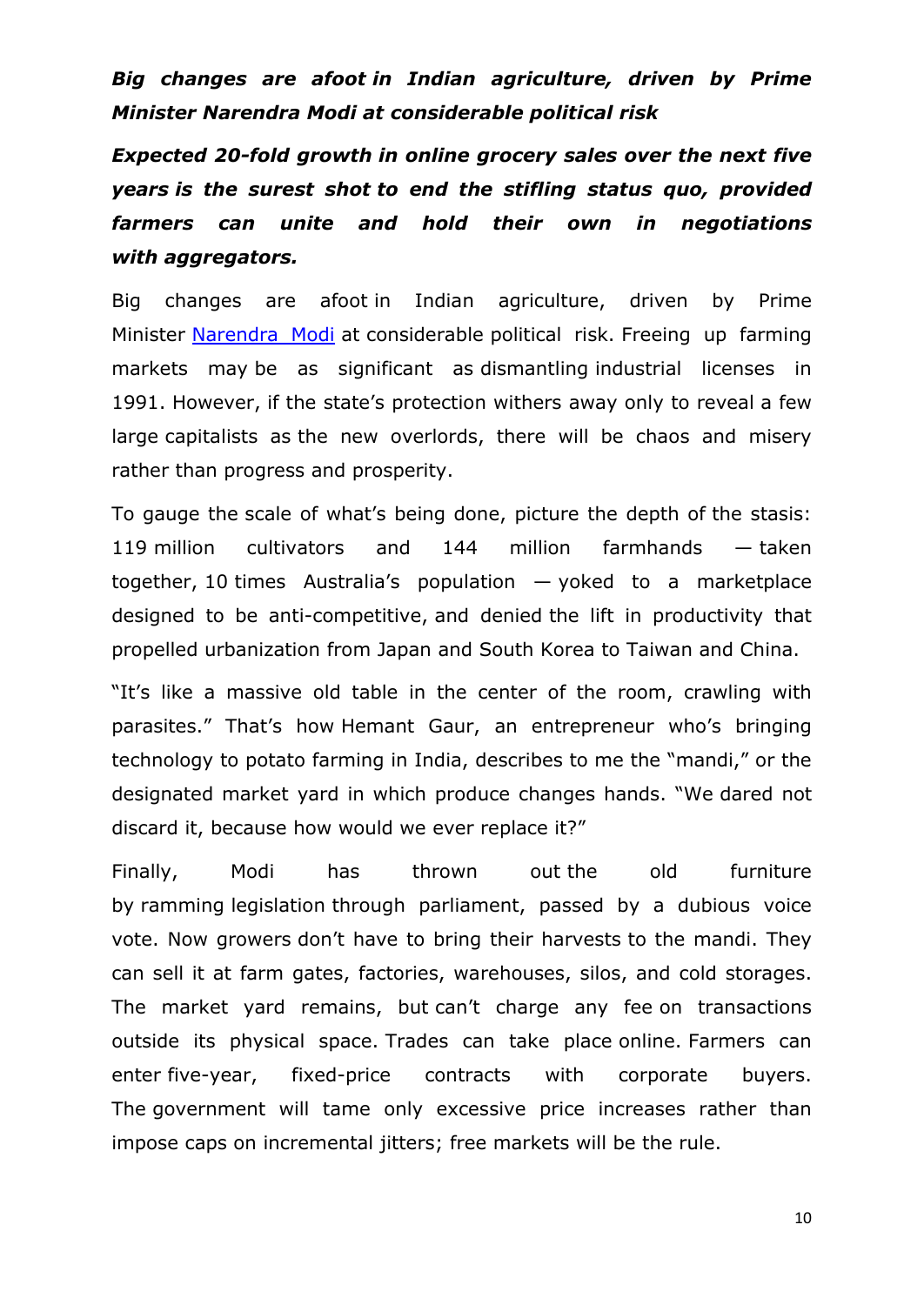The repercussions will reverberate across the world's second-most populous country. India's sheer size as a producer and consumer means ripples may also be felt as a long-term deflationary wave in global food prices.

Gaur's SV Agri Pvt. operates at the intersection of technology and farming. It produces and markets seeds and inputs to farmers, buys back and stores their potatoes in modern warehouses before supplying firms that make crisps and snacks. In one stroke, the 2.5% mandi tax Gaur pays in Uttar Pradesh, India's largest state, is gone. With the more efficient procurement that makes possible, he reckons on savings of up to 10%. The efficiency gains will be shared by farmers, processors and consumers. They'll lead to more investments in cold chains, and less wastage, a huge problem.

But without the fees and commissions, the market yards may atrophy, and the local elite that's thrived off the system but also buffered it could lose its sway, leaving farmers at the mercy of traders' cartels controlled by corporate monopolies. This could be particularly true in the grainproducing belt of Punjab and Haryana, where the percentage cut in mandi taxes and other levies is in double digits. No wonder that political opposition will be fiercest in these northern states.

Modi has gambled big before, with some disastrous results. It's asking a lot of people in rural India to trust him again. The ban on most currency notes in 2016 was supposed to immobilize tax cheats. It froze the economy. His goods and services tax became a compliance nightmare. Opposition parties claim that the agricultural "reform," too, will fail, especially since freedom from the regulated yard in the poor eastern state of Bihar 14 years ago brought the market to the roadside, with no infrastructure and no open auction for price discovery.

Cultivators' biggest fear from deregulation is losing their most important bargaining chip: minimum prices guaranteed by the state. Modi has assured farmers the support will stay by announcing prices for the winter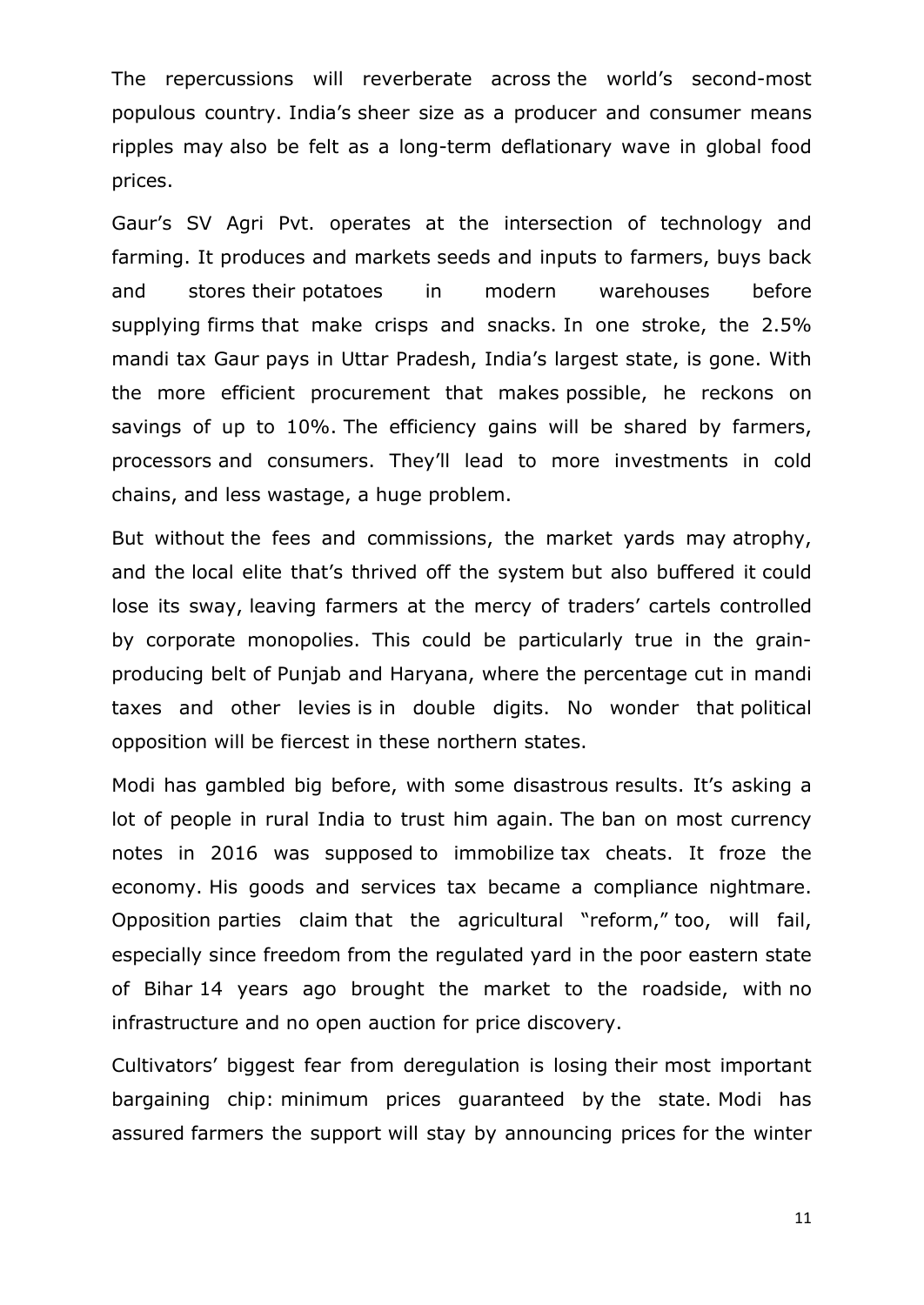crop, though as farmer activists have noted, the 2.6% increase for wheat is only half the cost escalation.

The need of the hour is for farmers to establish large sales organizations of their own. If state support could give them bargaining power, they wouldn't be selling cotton to private traders for a quarter less than the guaranteed minimum. How will Modi assure base prices once the mandi system slips into disuse? The professionally run dairy cooperative in Gujarat, the prime minister's home state, has \$5 billion in annual revenue from its Amul brand of milk, butter and cheese. But that movement took shape in a very different political firmament of the 1960s, and it didn't succeed everywhere or in all commodities.

With all the risks involved, a new farm-to-fork model is still worth it. Boosting agricultural productivity is important for societies to reach the "Lewis turning point." Beyond that threshold posited by the economist Arthur Lewis, surplus rural labor ceases to be a drag on urban wages and living standards. Japan got there by nearly tripling per capita output between 1950 and the early 1960s, thanks to the shakeup from General Douglas MacArthur's postwar land reforms. After independence from the British, India missed its chance to give land to tillers, and allowed absentee landlords to remain backseat drivers of policy.

Almost 9 out of 10 Indian farmers have less than five acres. A majority carry on reluctantly, barely able to scratch out a living. Landless labor is paid to stay in villages with a rural job guarantee from the taxpayer. The pressure of feeding India's 1.3 billion people has led to suboptimal choices, like a water-guzzling rice crop grown in abundance in Punjab that bleeds aquifers dry. The burning of the paddy residue causes unbearable pollution in New Delhi.

Expected 20-fold growth in online grocery sales over the next five years is the surest shot to end the stifling status quo, provided farmers can unite and hold their own in negotiations with aggregators. With the Covid-19 lockdown hollowing out urban production centers, the rural economy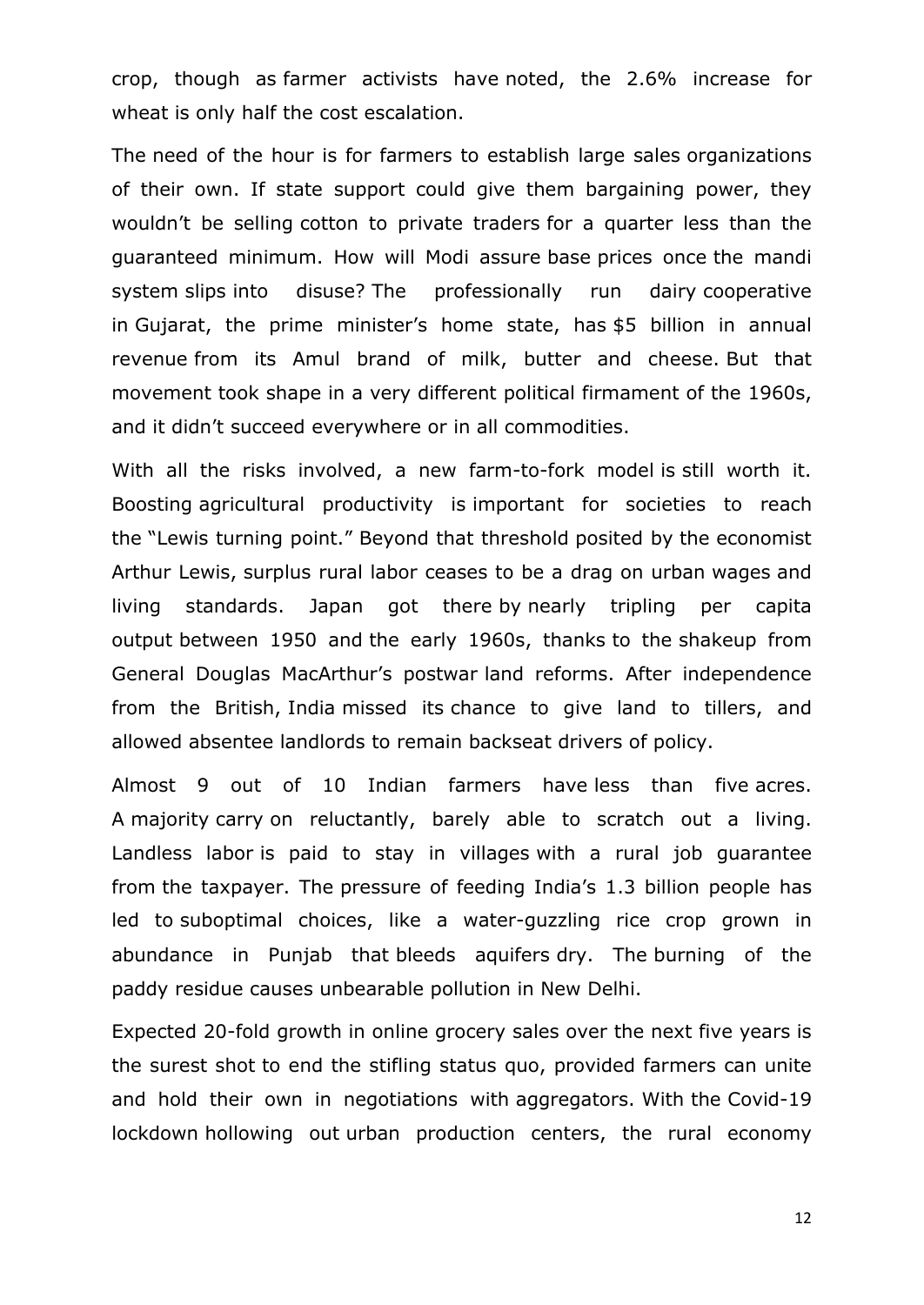has become more crucial. But free markets should also be fair. Otherwise, India's farmers will crawl out of a hole only to land in a ditch.

## **Global labour income estimated to have declined by 3.5 trillion USD in first 3 quarters of 2020: ILO**

### [PTI](https://www.financialexpress.com/author/pti/) | September 24, 2020 THE FINANCIAL EXPRESS

*"The devastating losses in working hours caused by the COVID-19 pandemic have brought a 'massive' drop in labour income for workers around the world," the ILO said in its latest assessment of the effects of the pandemic on the world of work*

### *The working-hour losses are expected to remain high in the third quarter of 2020, at 12.1 per cent or 345 million FTE jobs*

Global labour income is estimated to have declined by 10.7 per cent or USD 3.5 trillion in the first three quarters of 2020 due to the COVID-19 pandemic, the International Labour Organization (ILO) said on Wednesday. "The devastating losses in working hours caused by the COVID-19 pandemic have brought a 'massive' drop in labour income for workers around the world," the ILO said in its latest assessment of the effects of the pandemic on the world of work.

Global labour income is estimated to have declined by 10.7 per cent or USD 3.5 trillion in the first three quarters of 2020, compared to the same period in 2019. This figure excludes the income support provided through government measures.

The ILO said the biggest drop was in the lower-middle income countries, where the labour income losses reached 15.1 per cent, with the Americas being the hardest hit region at 12.1 per cent. The ILO Monitor: COVID-19 and the world of work sixth edition also estimates that global working hour losses in the first nine months of 2020 have been "considerably larger" than previously estimated.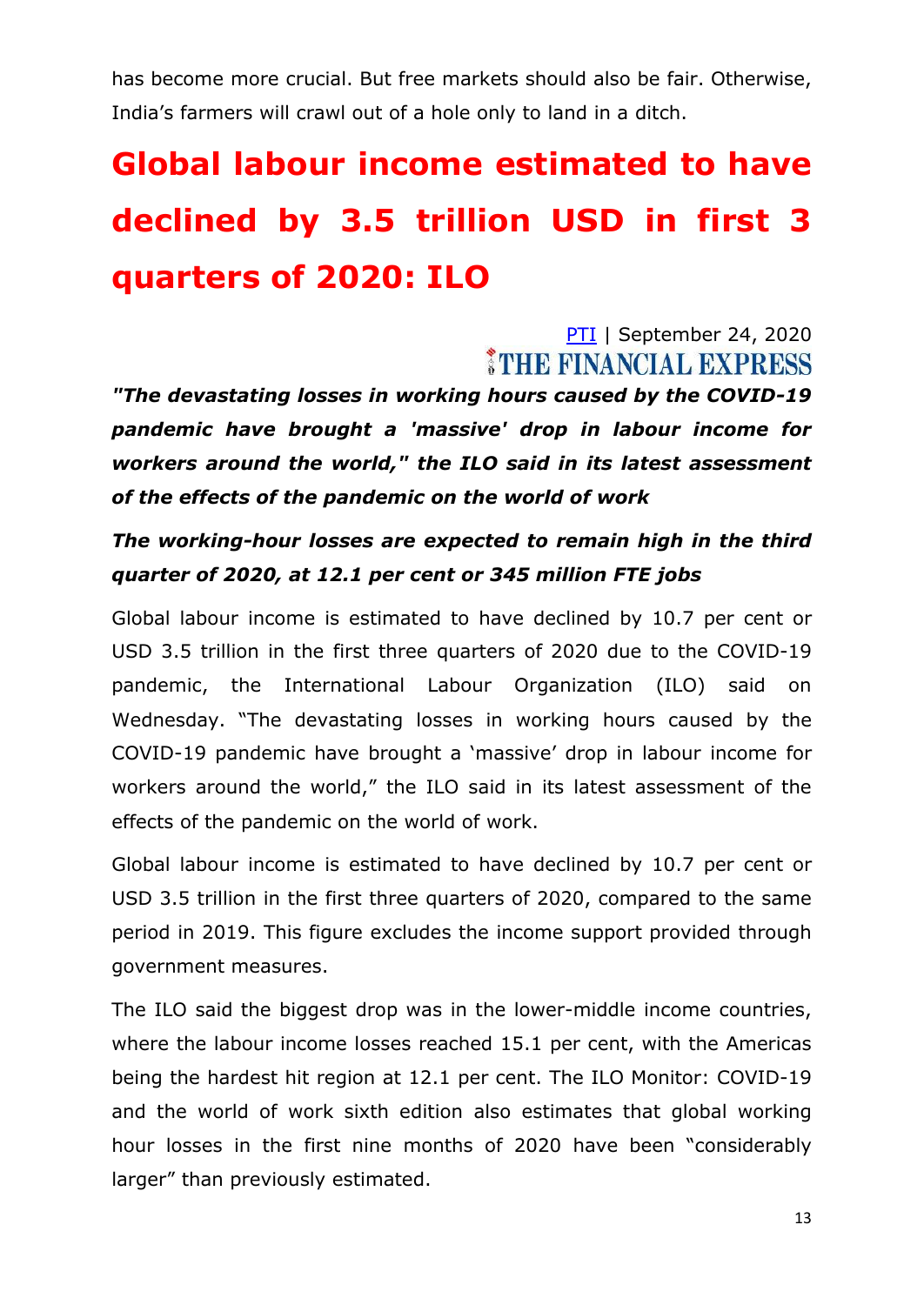The revised estimate of the global working time lost in the second quarter of this year (compared to Q4 2019) is for 17.3 per cent, equivalent to 495 million full time equivalent (FTE) jobs. The working-hour losses are expected to remain high in the third quarter of 2020, at 12.1 per cent or 345 million FTE jobs.

The outlook for Q4 has worsened significantly since the last ILO Monitor was issued. Under the ILO's baseline scenario, global working-hour losses are now projected to amount to 8.6 per cent in the fourth quarter of 2020 (compared to Q4 2019), which corresponds to 245 million FTE jobs. This is an increase from the ILO's previous estimate of 4.9 per cent or 140 million FTE jobs.

The ILO said a reason for the estimated increases in working-hour losses is that workers in developing and emerging economies, especially those in informal employment, have been much more affected than by past crises. It also notes that the drop in employment is more attributable to inactivity than unemployment, with important policy implications.

"While many stringent workplace closures have been relaxed, there are significant variations between regions. 94 per cent of workers are still in countries with some sort of workplace restrictions and 32 per cent are in countries with closures for all but essential workplaces," the agency said.

Workers in developing nations had also seen their income drop by more than 15 per cent, ILO Director-General Guy Ryder told journalists in Geneva. "On top of this, these are the places where there are the weakest social protection systems, so there are very few resources or protections for working people to fall back upon," he said. "If you look at it regionally, the Americas were worst-affected, with losses of 12.1 per cent."

Ryder said while the governments of richer countries had shored up their economies with hundreds of billions of dollars, poorer nations had been unable to do the same. Without such fiscal stimulus, working hours losses would have been 28 per cent between April and June, instead of 17.3 per cent, he added.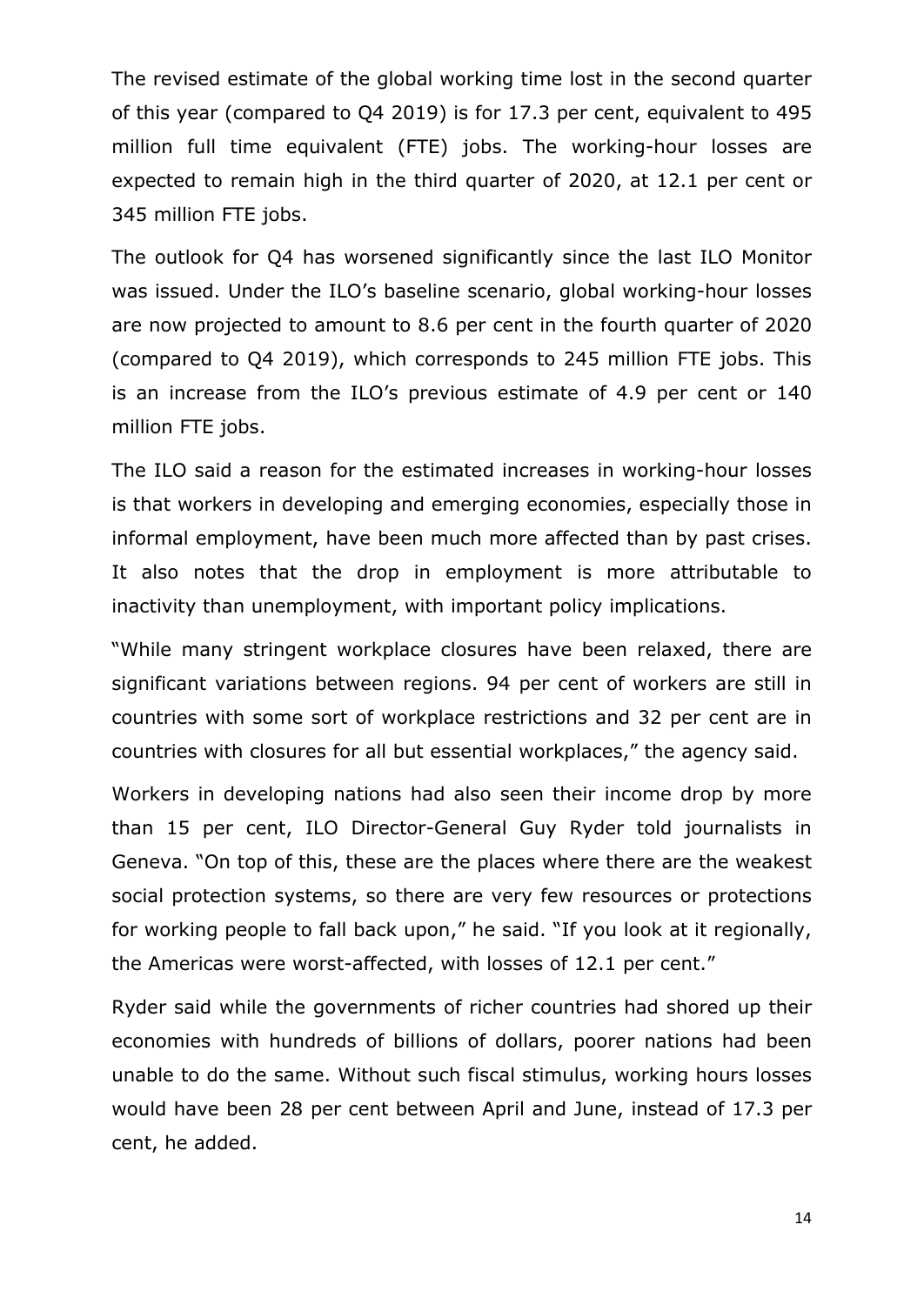In order for developing countries to reach the same ratio of stimulus to working hours lost as in high-income countries, they would need to inject a further USD 982 billion (USD 45 billion in low-income countries and USD 937 billion in lower-middle income countries). The stimulus gap for lowincome countries amounts to less than one per cent of the total value of the fiscal stimulus packages announced by high-income countries.

This huge "fiscal stimulus gap" is even more worrying in the light of the social protection deficits in many developing countries. Moreover, some of these countries have also had to redirect public spending from other objectives in order to mitigate the labour market impact of the crisis, the ILO said.

"Just as we need to redouble our efforts to beat the virus, so we need to act urgently and at scale to overcome its economic, social and employment impacts. That includes sustaining support for jobs, businesses and incomes," Ryder said.

"As the United Nations General Assembly gathers in New York, there is a pressing need for the international community to set out a global strategy for recovery through dialogue, cooperation and solidarity. No group, country or region can beat this crisis alone," he added.

## **RBI working paper lays down 11 indicators of financial stress**

### [FE Bureau](https://www.financialexpress.com/author/fe-bureau/) | September 24, 2020 THE FINANCIAL EXPRESS

*The banking-related sub-indices are the realised volatility of the banking sector equity index, Cmax for the banking sector equity index and the banking sector beta*

Staff members at the Reserve Bank of India [\(RBI\)](https://www.financialexpress.com/tag/rbi/) have identified 11 indicators of financial stress across five market categories. All the three financial stress indicators (FSIs) were found to be negatively correlated with real economic activity (IIP growth), and can be used as a leading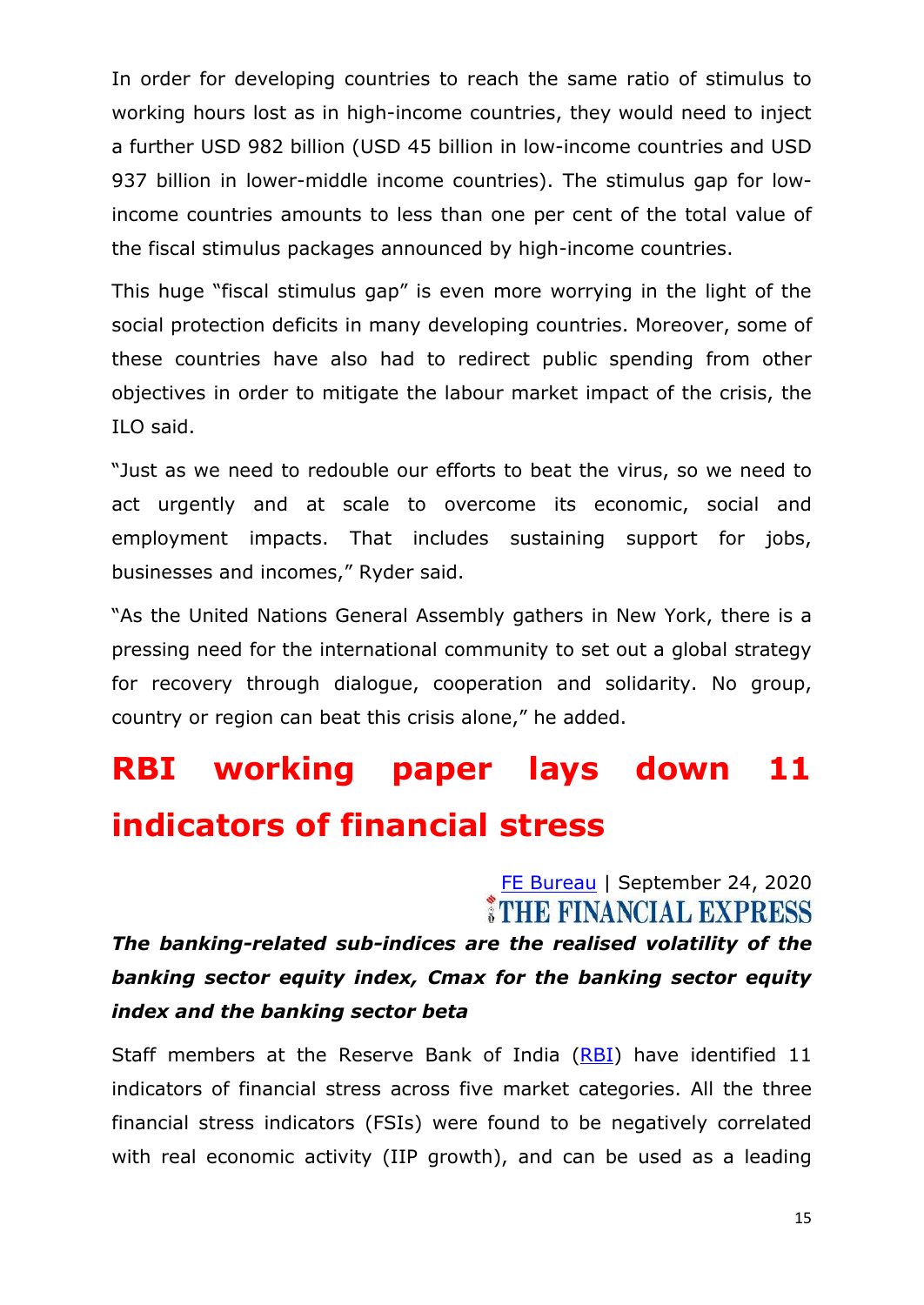indicator for predicting real economic activity, said a working paper released by the central bank.

The paper, titled 'Measuring Financial Stress in India' and authored by Manjusha Senapati and Rajesh Kavediya, said, "The world over, central banks measure financial stress by constructing the financial stress index (FSI) to monitor the functioning and resilience of financial system. Such an index provides an aggregate measure of financial stability to policymakers."

The paper has identified the indicators from the money market, debt market, equity market, forex market and the banking system.

The indicators in the money market sub-index are the realised volatility of the three-month interbank rate and the TED spread, or interbank spread.

The Mumbai interbank offered rate (MIBOR) is a benchmark interest rate at which banks borrow funds from the interbank market. Any financial stress is likely to emerge first in this segment, the paper said.

The TED spread is calculated as the difference between the three-month MIBOR and the three-month treasury bill (T-Bill) rate from January 2002 onwards. The widening of the spread between risky and safe assets reflects the flight to quality, implying a decline in investors' willingness to hold risky assets. The higher the spread, higher will be the liquidity and counter-party risks in the interbank loan market.

The indicators in the debt market sub-index are the realised volatility of 10-year government bond yields and the 10-year government bond yields spread over global yields. The first is expected to measure the stress level in the government bond market. The second is calculated as the difference between 10-year government bond yields and 10-year US government bond yields.

"The yield gap between Indian and foreign government bonds is a key determinant of cross-border arbitrage flows in the bond markets and is often the source of carry trade, but from the perspective of the financial stress, elevated domestic yields often imply that global investors have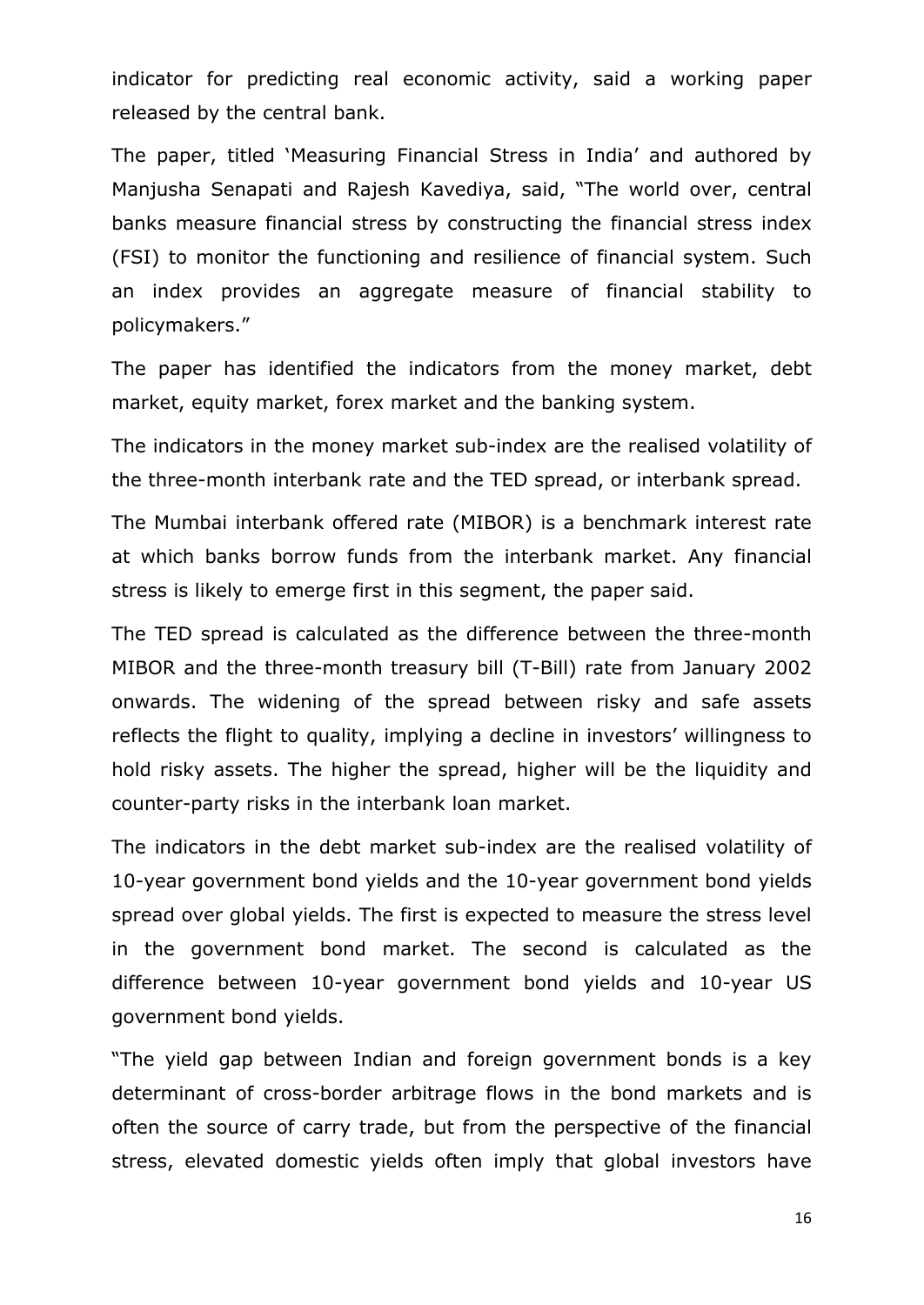gone into risk-off mode, thus contributing to financial stress in the domestic markets," the paper said.

The equity market sub-index consists of two indicators – the realised volatility of the equity market index and Cmax for the equity market index. Crises in the equity markets can be identified by determining maximum cumulative loss over a specified period using the Cmax method, the paper said.

The banking-related sub-indices are the realised volatility of the banking sector equity index, Cmax for the banking sector equity index and the banking sector beta.

The forex market indicators are the realised volatility of the exchange rate and the Cmax for the exchange rate.

The paper found when the FSIs are above the 90th percentile, they correspond to substantial declines in IIP growth. The months when FSIs were above the 90th percentile are identified as June 2008 to May 2009, from September 2011 to January 2012 and from July to September 2013.

## **Over 2 lakh people in urban India do not have shelter; two western states top list of most homeless**

[Samrat Sharma](https://www.financialexpress.com/author/samrat-sharma/) | September 23, 2020 **MITHE FINANCIAL EXPRESS** 

### *The two western states of Rajasthan and Gujarat host the most number of urban homeless people in the country*

More than 2 lakh people in urban India sleep without a shelter over their heads at night. So far, 22 States and Union Territories (UTs) have conducted a third-party survey through which 2.08 lakh urban homeless persons have been identified, Hardeep Singh Puri, MoS, Ministry of Housing and Urban Affairs, said in a reply to a question in Lok Sabha. The two western states of Rajasthan and Gujarat host the most number of urban homeless people in the country. The two states together account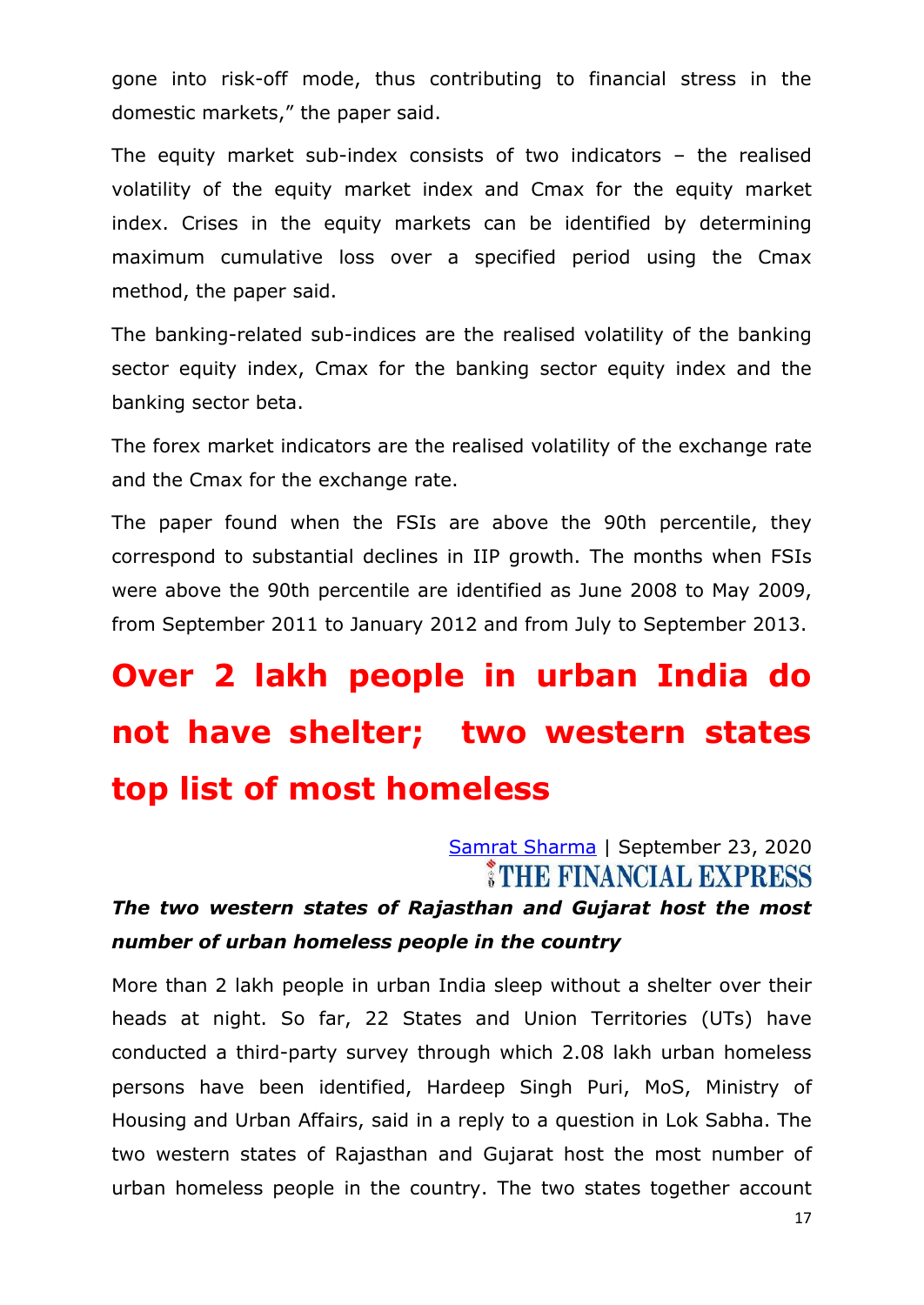for 36 per cent of urban homeless people in the country. Uttar Pradesh and Haryana follow Rajasthan and Gujarat in the list.

Hardeep Singh Puri further said that land and colonisation are state subjects, therefore, it is the responsibility of the states and UT governments to frame policies and implement schemes for providing permanent houses to destitute persons. However, the Centre through Pradhan Mantri Awas Yojana – Urban (PMAY-U) Mission, has been providing technical and financial assistance to the states in providing houses with basic civic amenities to eligible urban poor including destitute persons.

The government has set a target of 1.12 crore houses in urban areas by 2022 under PMAY – "Housing for All", one of the flagship programmes of the Modi government. Last month, the government said that 35 lakh houses have so far been delivered to beneficiaries under the PMAY-U while 65 lakh houses are currently under construction. Besides, Hardeep Singh Puri had estimated that 3.65 crore jobs would be generated in the construction of all sanctioned houses under the mission and of these, about 1.65 crore jobs would have already been generated.

Meanwhile, Prime Minister [Narendra](https://www.financialexpress.com/tag/narendra-modi/) Modi inaugurated 1.75 lakh houses built under Pradhan Mantri Awaas Yojana – Gramin in 12,000 villages in Madhya Pradesh earlier this month. PM Moid had said that Pradhan Mantri Awaas Yojana is not just about providing housing, but also about instilling confidence in the poor so that they are free of daily struggles and they can focus on building a better future and can sleep peacefully.

### **CAG raps Centre over non-utilisation of cesses, levies for specified purposes**

[Our Bureau](https://www.thehindubusinessline.com/profile/author/Our-Bureau-15447/) New Delhi | September 23, 2020 **SINCSS** 

The Comptroller and Auditor General (CAG) has come down on the utilisation of cess collections by the Centre. Also, it has questioned the utilisation of Integrated Goods and Services Tax (IGST) revenues.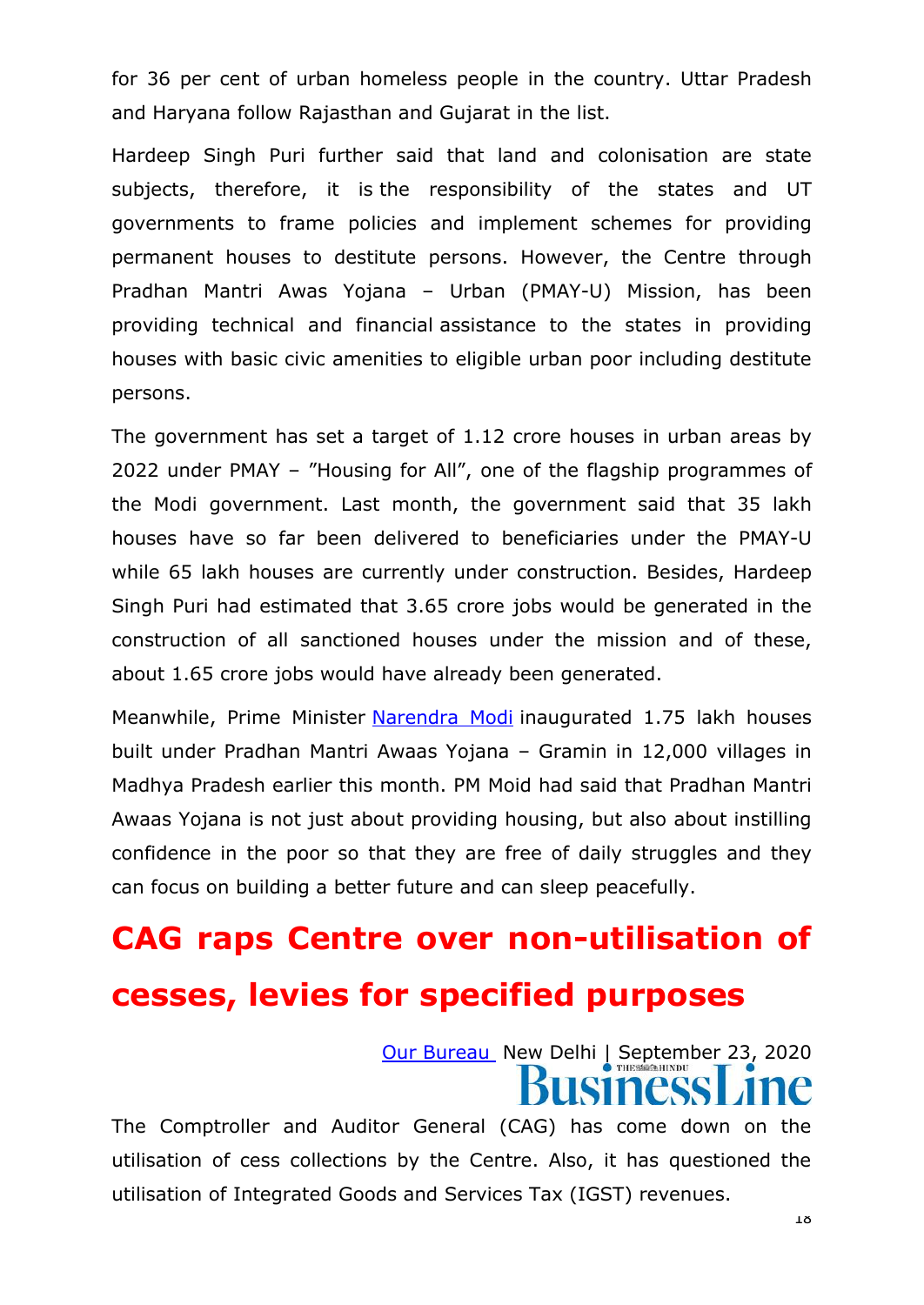According to the CAG's report on the accounts of the government for 2018-19, tabled by Minister of State (Finance) Anurag Singh Thakur in both Houses of Parliament, the Centre collected over Rs.2.74-lakh crore through 35 types of cesses during FY19.

#### **Transfer to Reserve Funds**

Under the rules, the collection first needs to be transferred to Reserve Funds and then used for the specific purposes as approved by Parliament. However, "only Rs.1,64,322 crore was transferred to Reserve Funds/Boards and the rest was retained in the CFI (Consolidated Fund of India)," the report said.

Funds collected through Central taxes along with cesses and other levies go to the CFI. Here, taxes and surcharges are parked in a divisible pool and 42 per cent of the total is given to States as devolution. The money collected via cesses is used by the Centre for specific purposes through dedicated funds of the administrative ministries.

A ‗Social Welfare Surcharge' on Customs Duty, amounting to over Rs.8,800 crore, was levied but a dedicated fund for the same was not envisaged, the report said.

―Non-creation, non-operation of Reserve Funds makes it difficult to ensure that cesses and levies are utilised for the specific purposes intended by Parliament," it added.

The report highlighted that over Rs.40,000 crore of GST Compensation Cess (levied on some goods falling under the 28 per cent rate bracket) was not credited to the related Reserve Fund.

Similarly, Rs.10,157 crore of the Road and Infrastructure Cess collected during FY19 was neither transferred to the related Reserve Fund nor used for the specific purpose.

In addition, over Rs.1.24-lakh crore collected as cess on crude oil over the past decade was not been transferred to the Oil Industry Development Board, but was instead retained in the CFI. Other short transfers to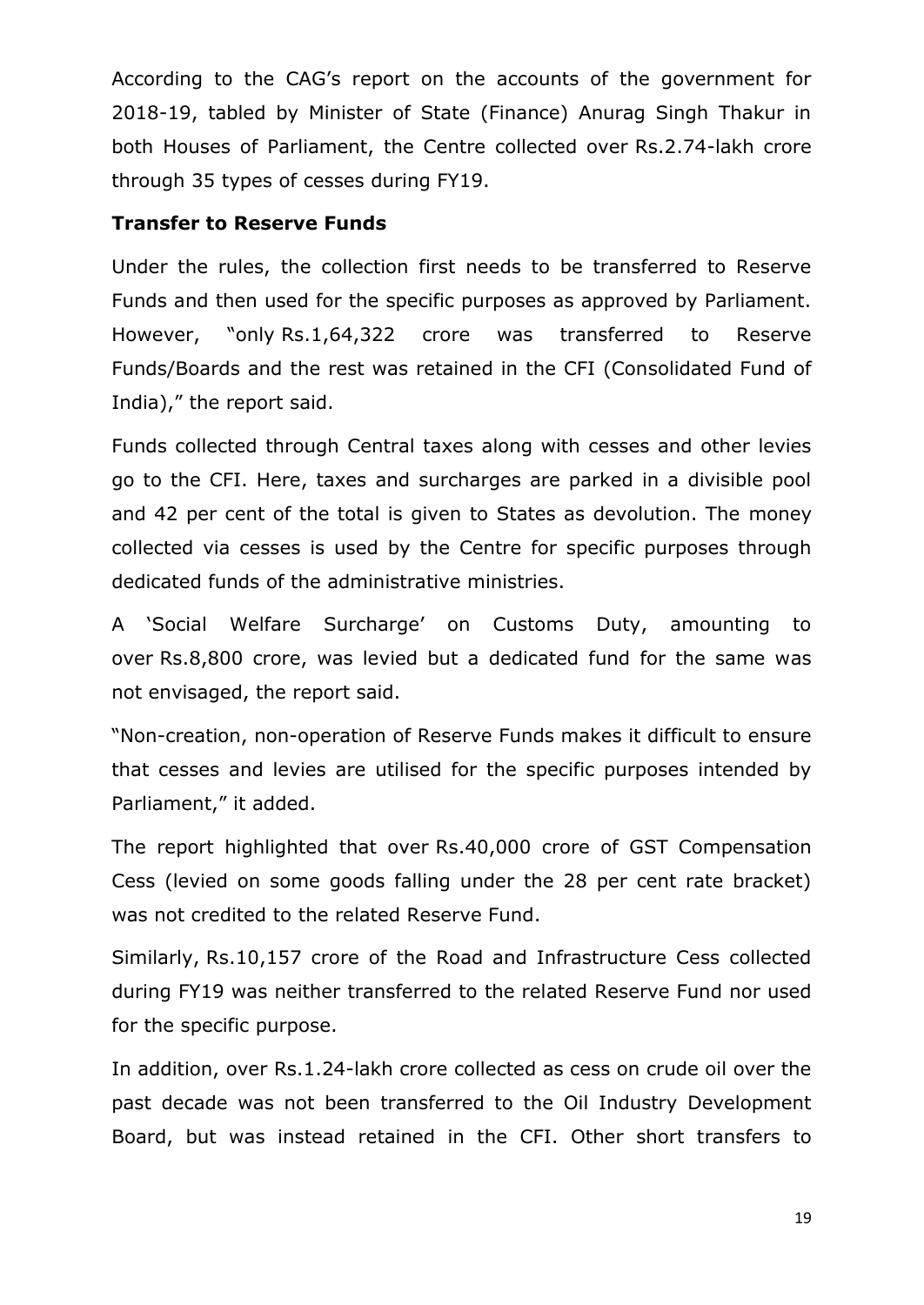designated Reserve Funds included Rs.2,123 crore of the Universal Service Levy and Rs.79 crore of the National Mineral Trust Levy.

#### **Apportioning of IGST**

On IGST, the report said over Rs.15,000 crore was erroneously transferred and accounted as States' share of net proceeds instead of being apportioned between the Centre and States.

In addition, a balance of Rs.13,944 crore was left unapportioned under the head and retained in the CFI, even though the amended IGST Act now provides for ad hoc apportionment of the revenue. "As a result, States received overall less funds on account of IGST," it said.

### **55% of customers may seek loan recast: Paisabazaar survey**

[Our Bureau](https://www.thehindubusinessline.com/profile/author/Our-Bureau-15447/) Mumbai | September 23, 2020 **ISINESS** 

### *Most customers under moratorium want six-month extension of loan tenure*

More than half the customers may approach their banks for loan restructuring, although 40 per cent of those who took the moratorium could afford to pay their EMIs, a new survey by Paisabazaar.com has found.

"Fifty-five per cent of the customers responded that they would approach their lender to restructure their loan in some form to provide relief. Though this includes many whose income has not been affected due to the coronavirus pandemic and, hence, their lenders may not find them eligible for a loan recast plan," said the survey report 'Dealing with Debt -How India plans to pay EMIs'.

A total of 8,616 participants, in the age group of 24-57 years, responded to the survey and had outstanding debt of over Rs.1 lakh. The responses were registered from 37 cities.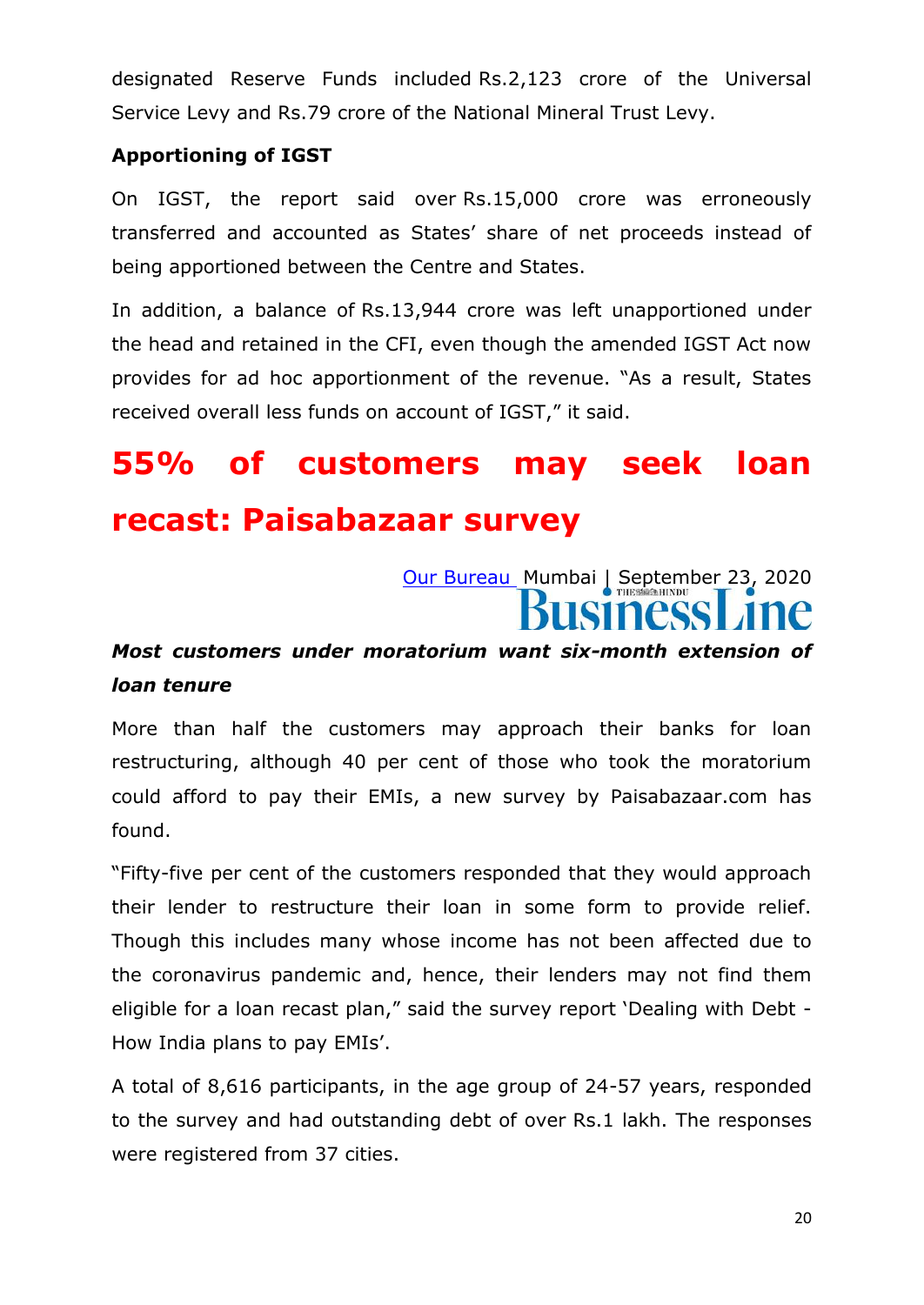The survey also revealed that 70 per cent of those who have already claimed the moratorium would like their lenders to provide them some form of relief in their loan repayment.

While 46 per cent of those under moratorium said they do not want a new moratorium, 67 per cent of the moratorium beneficiaries would prefer if their loan tenure can be extended to bring down their EMIs

"Maximum customers want their loan tenure to be extended by up to six months only," it said.

#### **Repayment**

"With the moratorium over, lenders are closely monitoring how existing customers who took the moratorium repay their EMIs. The trends that emerge from here would, to a large extent, shape how lenders open the supply for new loans for the next six-odd months," said Naveen Kukreja, CEO and Co-founder, Paisabazaar.com.

Large lenders would need to walk the tight rope as they balance the relief they offer through loan recast plans, and restoration of supply of new loans that would chart the recovery for the industry, he noted.

Significantly, the survey revealed that of the consumers,who had opted for the moratorium, 40 per cent say they now have the repayment capacity to meet their monthly EMI obligations in full. Of these, 52 per cent claimed the moratorium for the entire duration.

## **HDFC Bank sets minimum outstanding at Rs.25,000 for restructuring retail loans**

[Our Bureau](https://www.thehindubusinessline.com/profile/author/Our-Bureau-15447/) Mumbai | September 23, 2020

The country's largest private sector lender HDFC Bank has set out a minimum outstanding of Rs.25,000 for restructuring of retail loans.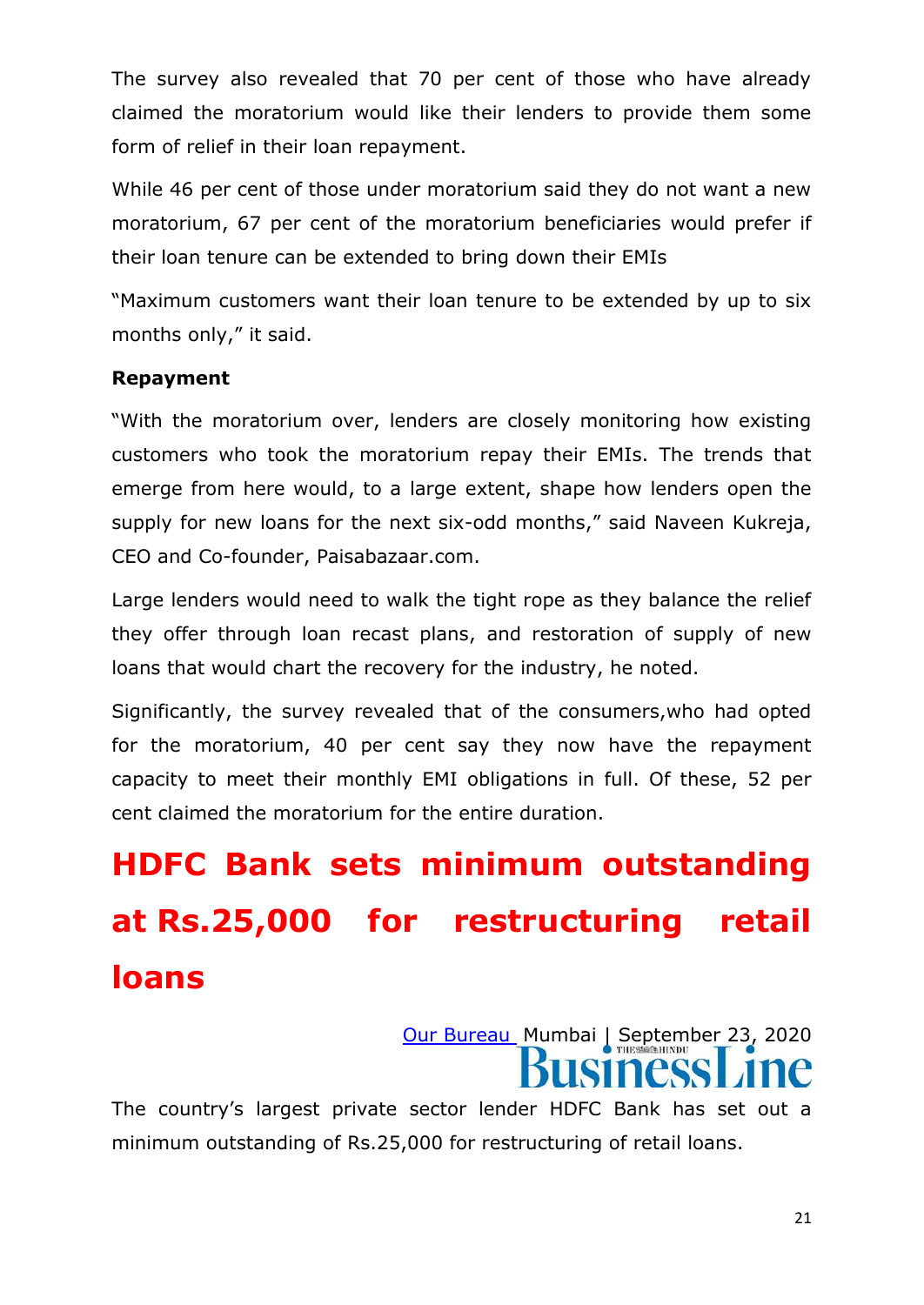"Minimum outstanding balance required to convert the card or loan outstanding is Rs.25,000," the lender has answered in the frequently asked questions (FAQs) on loan restructuring.

"The reduction of income and its financial impact on the customer will be reviewed by the bank basis the documents or information provided which does show the drop in cash flow due to the Covid-19 impact. The bank will assess the viability of the customer to pay the restructured EMIs basis the documents provided, before granting the restructuring," it further said, adding that the repayment track record of the customer, and the responses given by the customer while claiming moratorium earlier will also be factored in the restructuring decision.

Customers can visit the bank's website or contact the relationship manager to fill the application.

"The link for application will be updated shortly," it further said.

Borrowers would have to submit documents about the current status of their employment or business such as salary slips and bank statements for salaried customers and bank statements, GST and income tax returns and Udyam certificate for self-employed customers.

It could also charge a fee for restructuring the loan.

Further, the loan or credit facility will be reported to the credit bureau as ‗Restructured'.

Loans to individuals or entities for agricultural purposes and classified as agricultural loans by the bank, agricultural credit societies, financial service providers, Central, State and local government bodies, HDFC Bank employees and exposures to housing finance companies which have already been rescheduled would, however, not be eligible for restructuring, it further said.

### **End of loan holiday threatens pain, defaults for small businesses**

22 [Bloomberg](https://www.thehindubusinessline.com/profile/author/Bloomberg-20788/) September 24 | September 24, 2020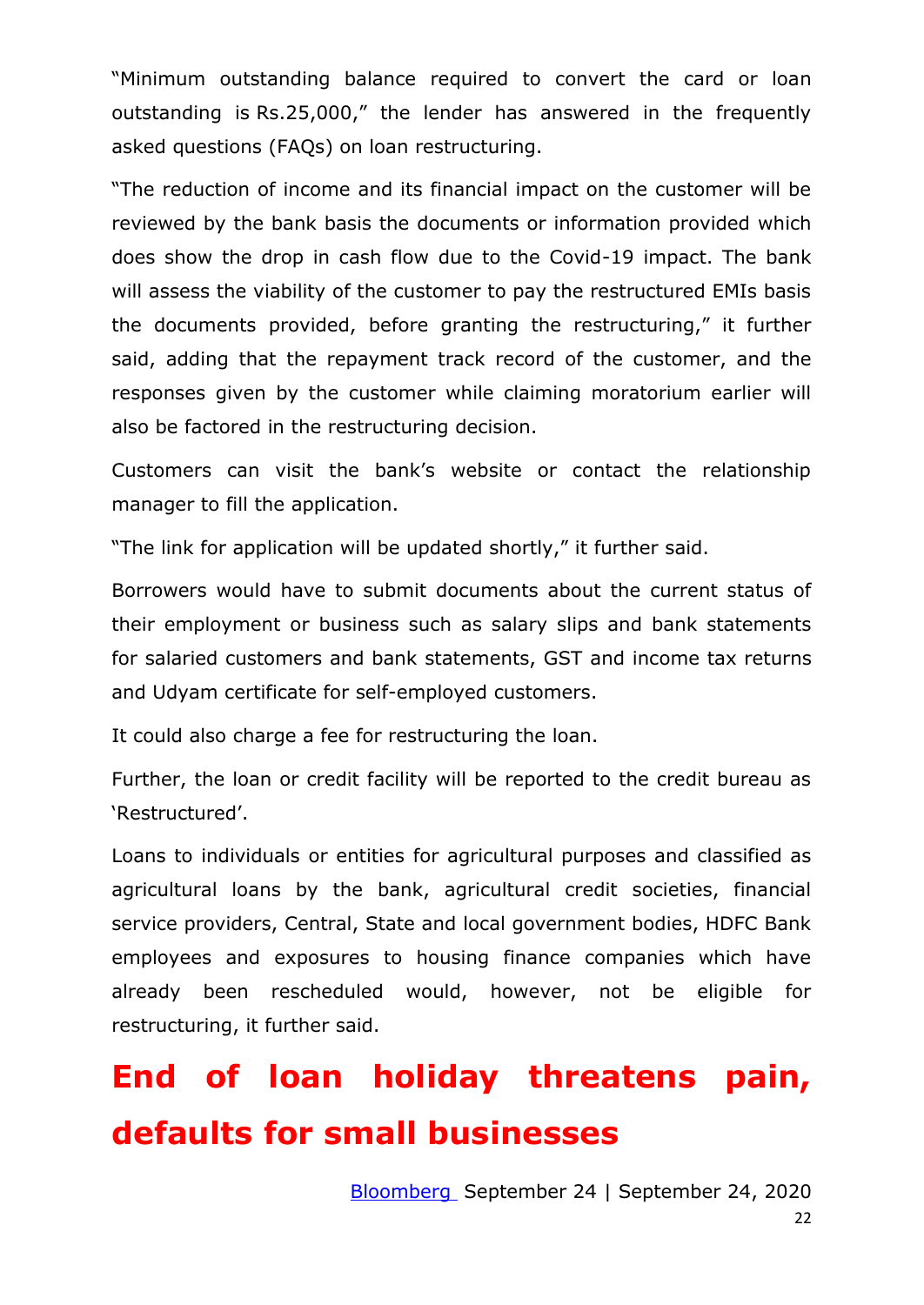# usinessLine

#### *Bankruptcies, job losses and bad loans set to increase*

Small businesses in India, already struggling amid the pandemic, are now having to repay mounting debt after a loan holiday ended last month.

The Reserve Bank of India gave borrowers a six-month freeze on their loan repayments, which ended on August 31, with about a third of the country's \$1.8-trillion outstanding loans being deferred under the program. Businesses still trying to cope with a collapse in demand must now figure out how to pay back their loans or face closure.

Pedestrians walk along a near-empty street near Crawford Market in Mumbai, June 2020.That's a dilemma Regi Philip is dealing with. He owns a travel agency in Mumbai, which has had no business since April when the nation went into lockdown. He got a temporary reprieve from his bank, helping him save Rs.45 lakh a month in debt repayments. He's worried about how he's going to resume those payments, given his travel business hasn't recovered yet and he still has salaries and other overheads to pay.

"The Reserve Bank should ask banks to extend the moratorium," said Philip, managing director of Cosmos Agencies LLP. "Else, I may have to resort to cut capital expenditure and staff retrenchment."

#### **Some relief to borrowers**

The central bank has provided some relief to borrowers by allowing banks to extend the moratorium and restructure loans, but the process isn't automatic. Lenders can grant extensions of as long as two years, and have until the end of the year to pick which loans to recast and until June 2021 to get it done.

Prime Minister Narendra Modi's government has also set up a panel to assess waiving interest on loans frozen through August 31, which amounts to as much as Rs.2 lakh crore.

But for many small businesses, which make up about 30 per cent of the economy, the relief won't be enough. About 17.5 million shops,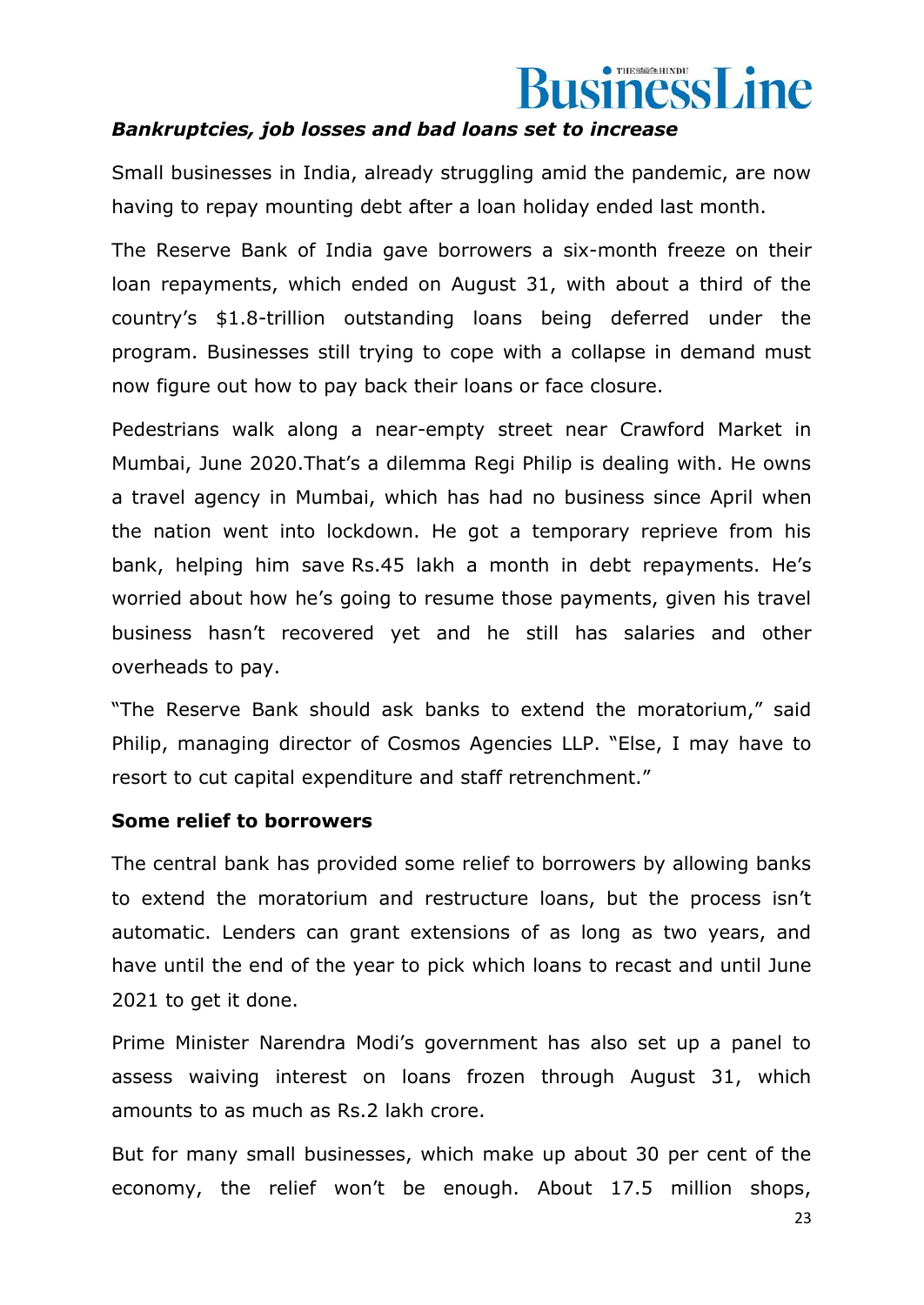representing a quarter of small businesses, are on the verge of shutting down because of a lack of financial support from the government, according to the Confederation of All India Traders.

"The next level of stress for the economy is likely to emerge," said Kunal Kundu, an economist with Societe Generale GSC Pvt. in Bengaluru. "Many of those organisations that barely managed to stay afloat thanks to the moratorium offered will inevitably go bankrupt, reducing levels of employment and aggregate demand."

The economy's 23.9 per cent contraction last quarter was the worst on record and the most of all the major economies tracked by Bloomberg. Consumption, which makes up about 60 per cent of gross domestic product, took a severe knock after millions of Indians lost their jobs during the lockdown. The recovery has been slow, and a surge in virus cases has led many economists to downgrade their growth forecasts even more.

#### **Withhold payments**

Banks are against extending the loan payment freeze as they see it as a strain on their finances and an opportunity for borrowers — who have the capacity to repay  $-$  to withhold payments.

About 75 per cent of the businesses that opted for the moratorium were sub-investment grade, according to an analysis of 2,300 companies by Crisil Ltd., the local unit of S&P Global Ratings. In sectors such as gems and jewellery, hotels and automobile dealers, every fifth company applied for the moratorium, it said.

"We are staring at a scenario of a potential collapse of our business if we don't get any reprieve from the government," said Ashokan Puthenpurackal, chief executive officer of Anntech Offshore Engineering Pvt. in Mumbai. "We are completely blank about the future for the simple reason that business is yet to get momentum."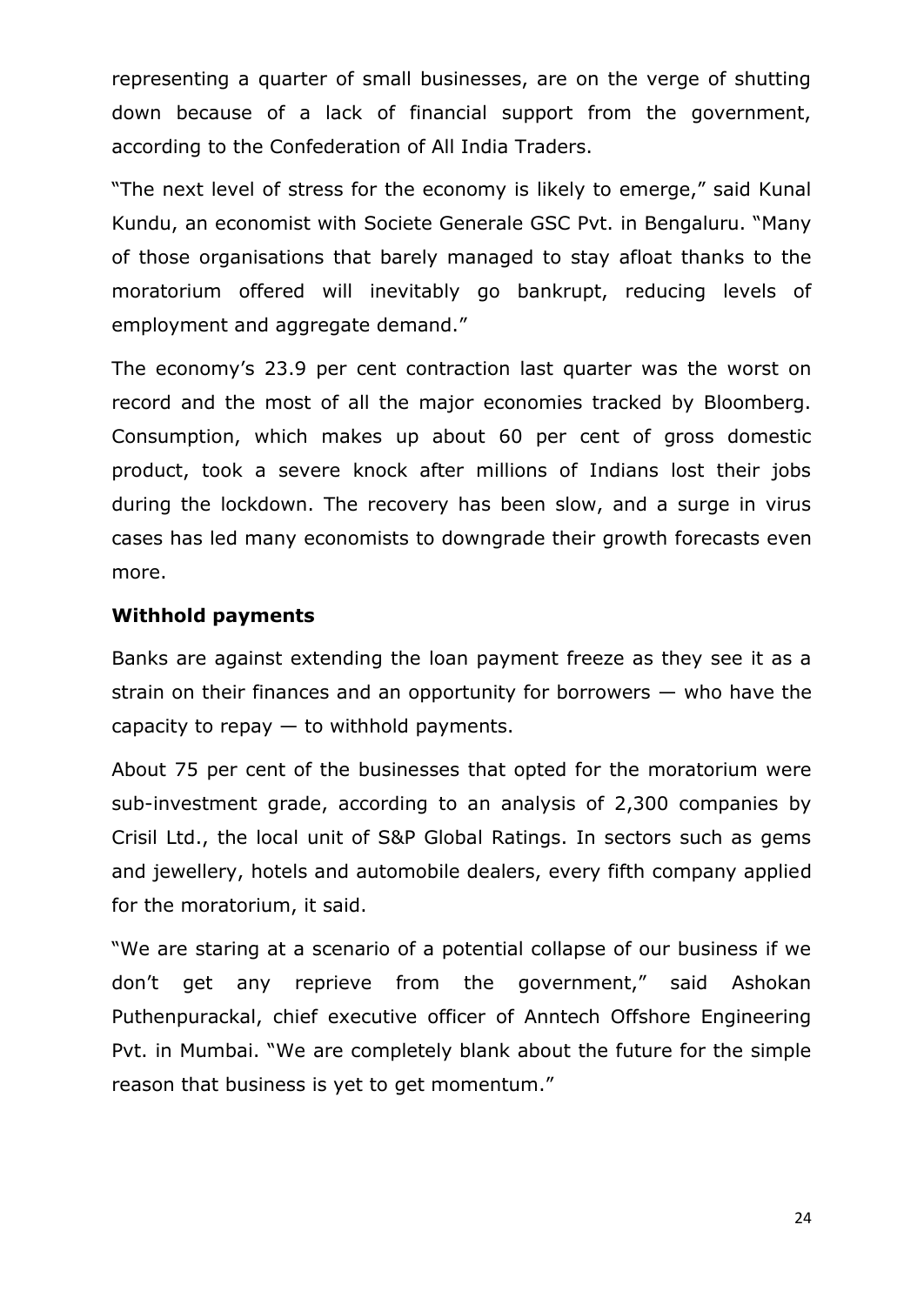## **ED attaches assets worth Rs.11.85 crore in bank fraud case**

[SPECIAL CORRESPONDENT](https://www.thehindu.com/news/national/ed-attaches-assets-worth-1185-crore-in-bank-fraud-case/article32681419.ece?homepage=true) SEPTEMBER 24, 2020

### *The ED probe is based on an FIR and charge sheet by the Central Bureau of Investigation*

The Enforcement Directorate has attached assets worth Rs.11.85 crore in a case involving Surya Vinayak Industries Limited and others, who have been accused of cheating the public sector banks of Rs.2,066 crore.

The attached assets belong to the company, Sanjay Jain, Rajiv Jain, Neena Jain, Surya Vinayak Hospitalities, Florina Airlines Ltd. and also shares of Limited Companies of Abhinav Shukla and Sudhir Shukla.

The ED probe is based on an FIR and charge sheet by the Central Bureau of Investigation. It is alleged that the directors used forged documents and records to get loans to the tune of Rs.2,240 crore for the company. The funds were diverted to various companies and entities controlled by them and also to their personal accounts.

The ED has so far issued five provisional property attachment orders involving assets worth Rs.179 crore. Two charge sheets have been filed against 32 persons and companies.

**40% of toilets surveyed by CAG in government schools non-existent, unused**

> [SPECIAL CORRESPONDENT](https://www.thehindu.com/news/national/40-of-toilets-surveyed-by-cag-in-govt-schools-non-existent-unused/article32680816.ece?homepage=true) NEW DELHI, SEPTEMBER 23, 2020 HE SAQAR HIN

*Over 1.4 lakh toilets were built by 53 CPSEs, with key support coming from power, coal and oil firms*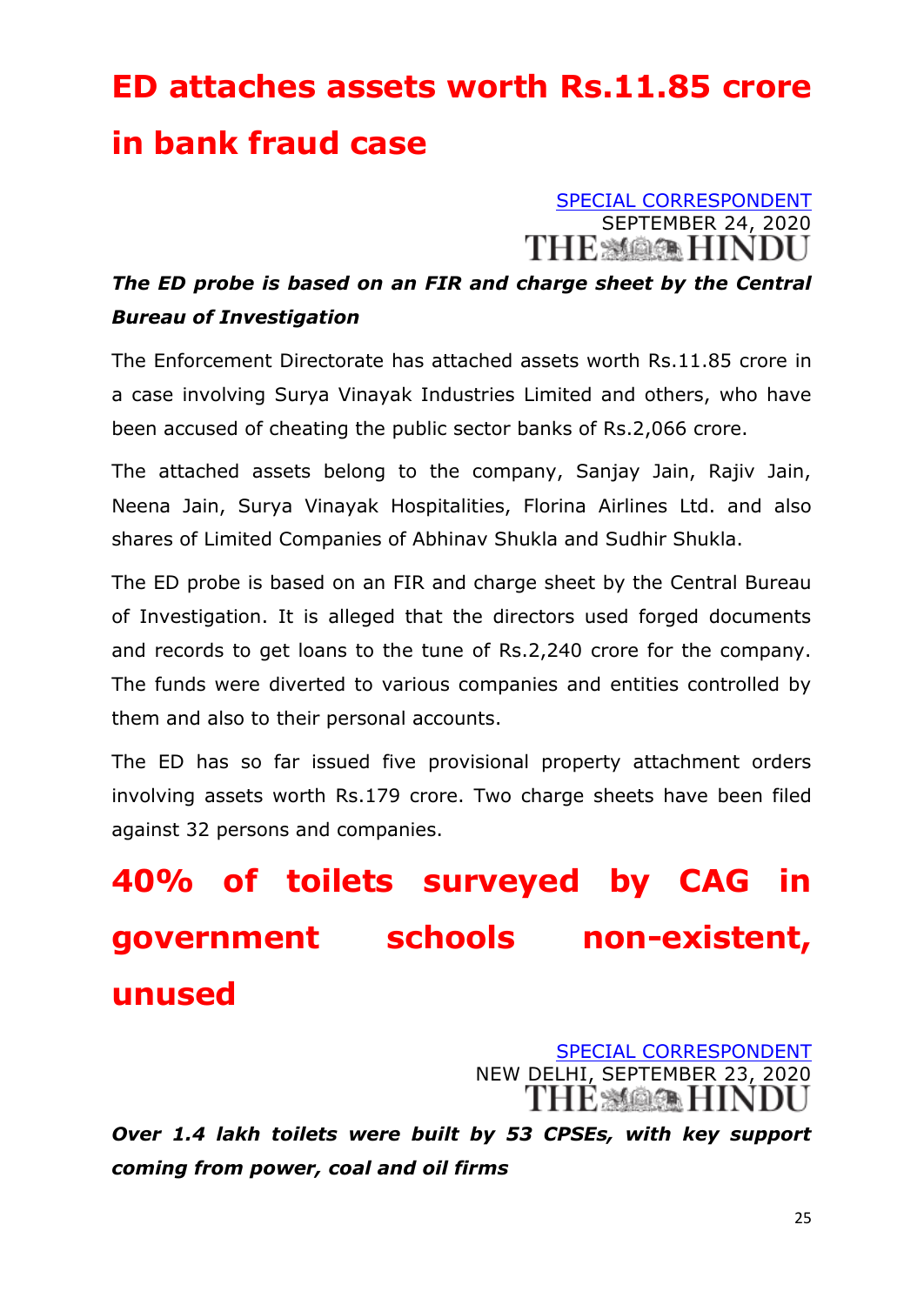Public sector units claimed to have constructed 1.4 lakh toilets in government schools as part of a Right to Education project, but almost 40% of those surveyed by the Comptroller and Auditor General of India (CAG) were found to be non-existent, partially constructed, or unused. In an audit report presented in Parliament on Wednesday, the CAG said over 70% did not have running water facilities in the toilets, while 75% were not being maintained hygienically.

The Swachh Vidyalaya Abhiyan was launched by the Ministry of Human Resource Development in September 2014 to meet the Right to Education Act's mandate that all schools must have separate toilets for boys and girls. Lack of dedicated funds, poor maintenance and poor water availability in toilets were identified as major challenges, and central public sector enterprises (CPSEs) were roped in to bridge the gap over a one year period.

#### **Physical survey**

There are 10.8 lakh government schools in the country. Overall, more than 1.4 lakh toilets were built by 53 CPSEs, with significant support coming from power, coal and oil companies. The CAG audit conducted a physical survey of a sample of 2,695 toilets built by these companies in 15 States.

Out of that sample, CPSEs identified but did not construct 83. Another 200 toilets were reported to be constructed, but were non-existent, while 86 toilets were only partially constructed. Another 691 toilets "were found not in use mainly due to lack of running water, lack of cleaning arrangements, damages to the toilets and other reasons like use of toilets for other purposes, toilets locked up, etc," said the audit report. Thus, almost 40% of toilets were non-existent, partially completed or unused.

#### **No functional toilets**

Out of the 1,967 coeducational schools surveyed, 99 schools had no functional toilets while 436 had only one functional toilet, meaning that the objective of providing separate toilets for boys and girls was not fulfilled in 27% of the schools, said the CAG.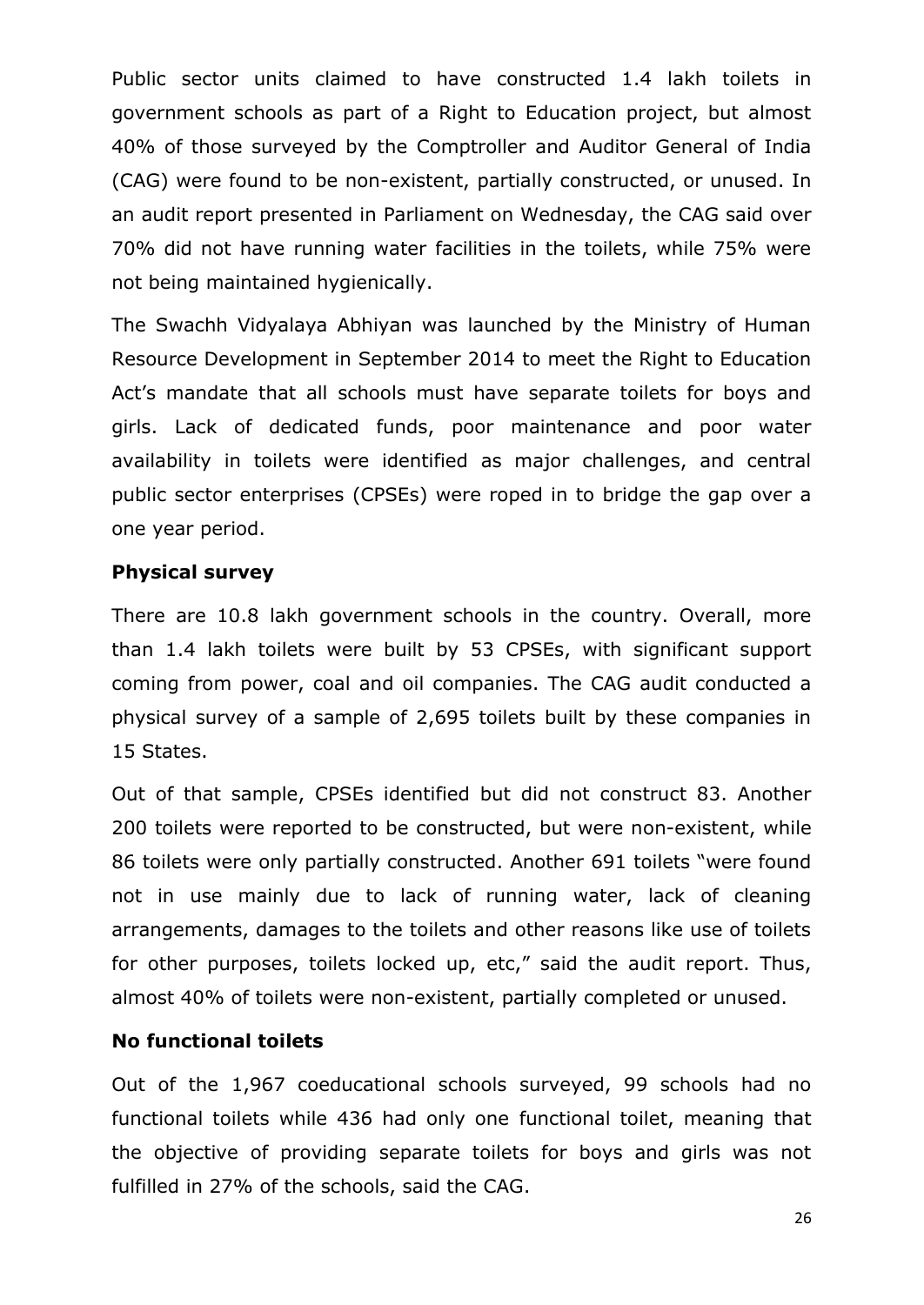In order to effectively change the behaviour of students, the project norms required the CPSEs to build toilets with running water and hand washing facilities, and to maintain the toilets for three to five years while charging the annual expenses to their CSR budgets.

However, the survey found that 72% of constructed toilets had no running water facilities inside, while 55% had no hand washing facilities at all. The audit also noticed "cases of defective construction of toilets, non-provision of foundation/ramp/staircase and damaged/overflowed leach pit, which led to ineffective use of toilets," said the report.

With regard to maintenance and sanitation, 75% of toilets did not follow the norm for daily cleaning at least once a day. The survey found that 715 toilets were not being cleaned at all, while 1,097 were being cleaned with a frequency of twice a week to once a month. "Cases of non-provision of soap, bucket, cleaning agents and disinfectants in toilets and inadequate cleanliness of pathway were also noticed," said the report.

### **Addressing the mental health needs of homeless persons**

#### [Vandana Gopikumar](https://www.thehindu.com/profile/author/Vandana-Gopikumar-3446/) & [J. Radhakrishnan](https://www.thehindu.com/profile/author/J-Radhakrishnan-137964/) SEPTEMBER 24, 2020 THE MOOR HINDU

### *An integrated approach that is in place in Tamil Nadu will ensure that the lives of those on the fringes matter*

As many as 66.1% of those worst affected in India during the Spanish Flu belonged to oppressed classes and suffered the consequences of [multidimensional poverty.](https://www.thehindu.com/news/national/multidimensional-poverty-index-india/article25359230.ece) Similar trends persist today. The inability to adhere to public health protocols that prescribe distancing and use of hygienic products, the absence of private toilets and basic amenities, and the lack of adequate nutrition are all realities in lower- and middle-income countries. Amongst those most affected are homeless persons and the ultra-poor, many of whom are employed in the informal sector. They are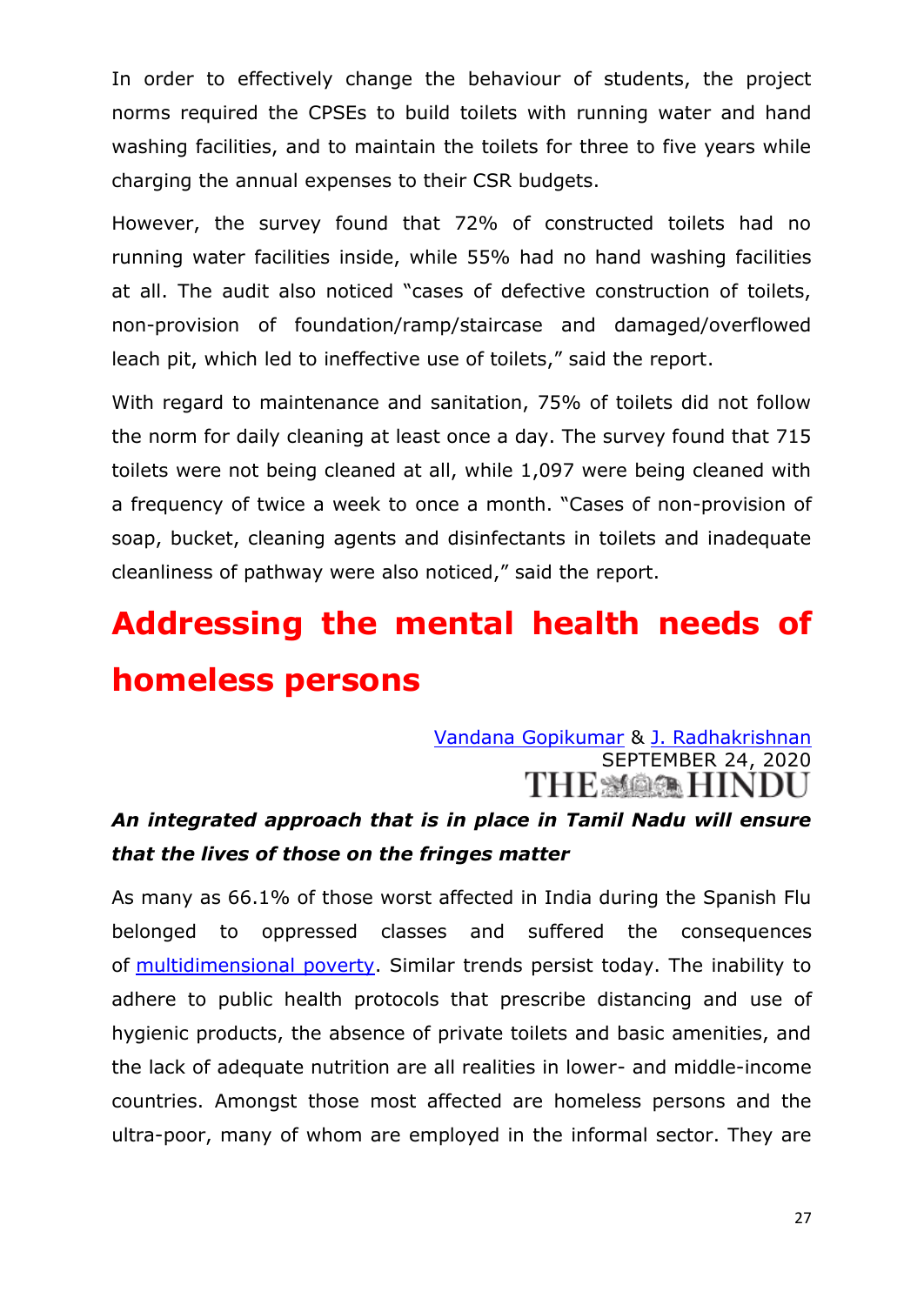exposed to greater adversity against the backdrop of intergenerational social disadvantage and lack of social security.

Health shocks could precipitate a downward spiral into a state of not just homelessness, but also hopelessness. Globally, unpreparedness to handle the pandemic and near collapse of the health systems denudedour ability to focus on health. Many countries have attempted to make amends for the unjustifiable perpetuation of structural barriers and inequities. However, are we awakened to the needs of our poor only during a disaster? The pandemic has made a sound case for increased investments in the health and social sectors. States must also re-examine the role of social determinants of health in perpetuating unjust structures that normalise deprivation. A person's social context and health intersect to help achieve a better quality of life. Relative poverty and its co-relation to stress, mental health and well-being have been evidenced. While distress cannot always be pathologised, data suggest that deaths by suicide and common mental disorders have also been on the rise during the pandemic.

#### **Distinctly deprived**

Within this context, distinctly deprived are homeless persons living with a mental illness. They are at risk of violent victimisation, assault and longterm incarceration. In India, close to two million individuals sleep rough; 35% of them live with one or the other mental health concern.

The presence of homeless persons with mental illness elicits a range of responses from a desire to help, triggered by evocation of pity or sympathy, to wilfully wishing them away or shunning them from mainstream society. Historically, in a limited context of religiosity associated with renunciation and hearing voices (considered unique to the saint), a few were deified; however, the majority were feared, found to be repulsive and often treated as objects of ridicule. This has resulted in their occupying a lowly place in society's hierarchical structure even today.

Pathways into homelessness include abject poverty, conflict, natural or man-made disasters, lack of access to health and mental health care,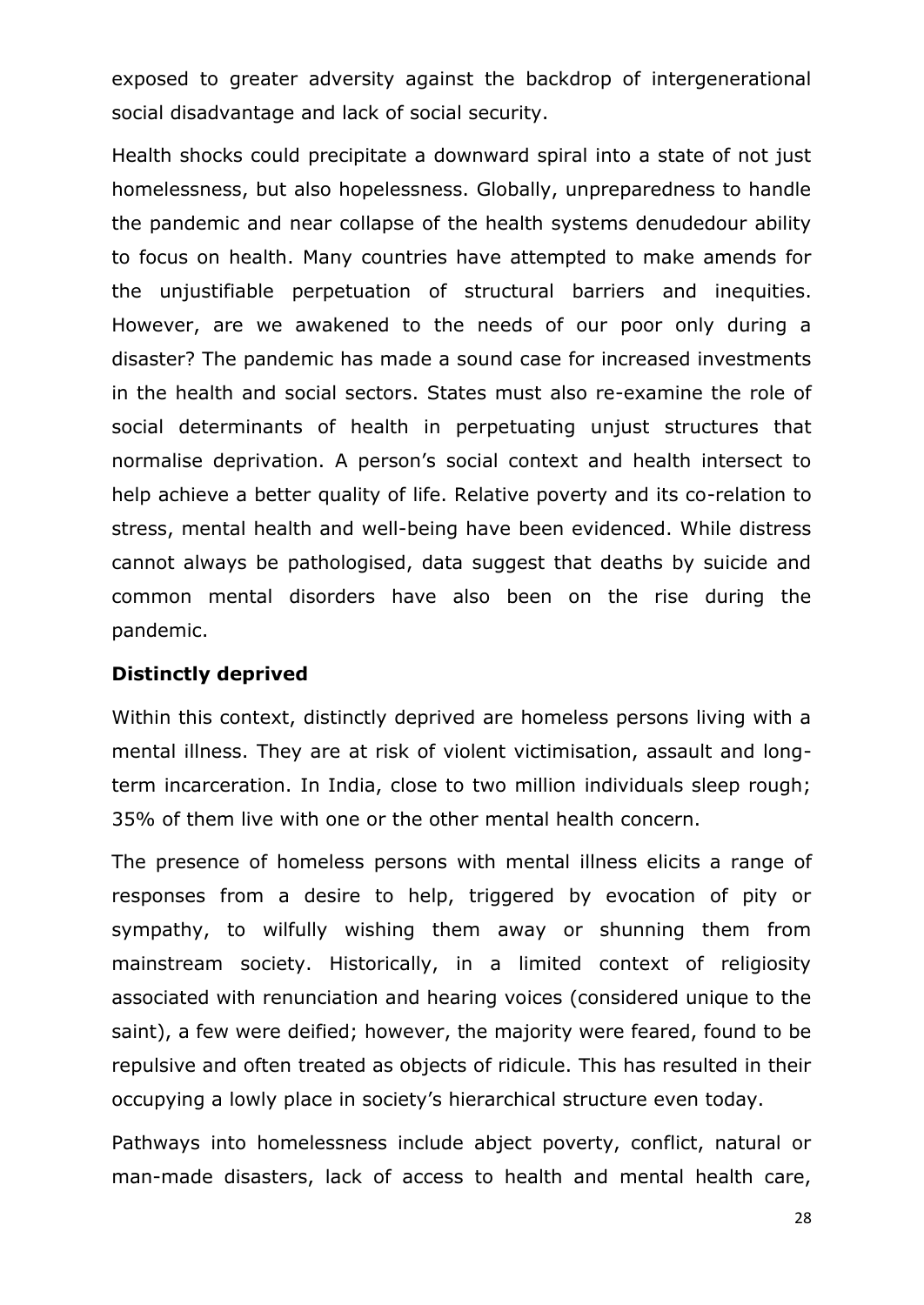social hardships, disruptions in care-giving and domestic violence. In India, homeless persons with mental illness are also the largest number of long-stay patients in State mental hospitals. Besides a few exceptions, services for this under-served group are scarce globally. As they are susceptible to physical co-morbidities and co-occurring substance misuse, and unshielded against the consequences of homelessness, malnutrition, sexual violation, loss of support networks and kinship, homeless persons find their longevity impacted. Further, their experience of loneliness and hyper-segregation contributes to their low sense of self-worth and shrunken group identity, weakening their collective ability to influence change. Additionally, we unfortunately inherited a legacy of name-calling and large and unwieldy lunatic asylums and poor houses from the colonial era which got off to an altruistic start but were later ridden with inadequacies and often deployed as punitive measures to initiate 'reform'. Inadequate care staff resulted in a grossly underwhelming caregiving climate. Fortunately, strong resistance has been built against parochial practices which are giving way to newer dimensions of therapeutic and social care. However, much remains to be done.

#### **A person-centric action plan**

UN Secretary General Antonio Guterres's call to "step up for the vulnerable" cannot be more timely. The UN set up a fund of \$2 billion to alleviate the distress of the ultra-vulnerable, including those living with disability or chronic illness. Along similar lines, the Tamil Nadu government, taking cognisance of the mental health needs of homeless persons, will take to scale Emergency Care and Recovery Centres (ECRC) that will support the treatment and community inclusion of this vulnerable section in 10 districts (in addition to the five districts where ECRCs were set up in 2018). The Department of Health, the National Health Mission, the Institute of Mental Health in Chennai, and The Banyan, a mental health care establishment, in partnership with multi-sectoral service providers, will together pursue the goal of improving mental health access and mitigating social and opportunity losses.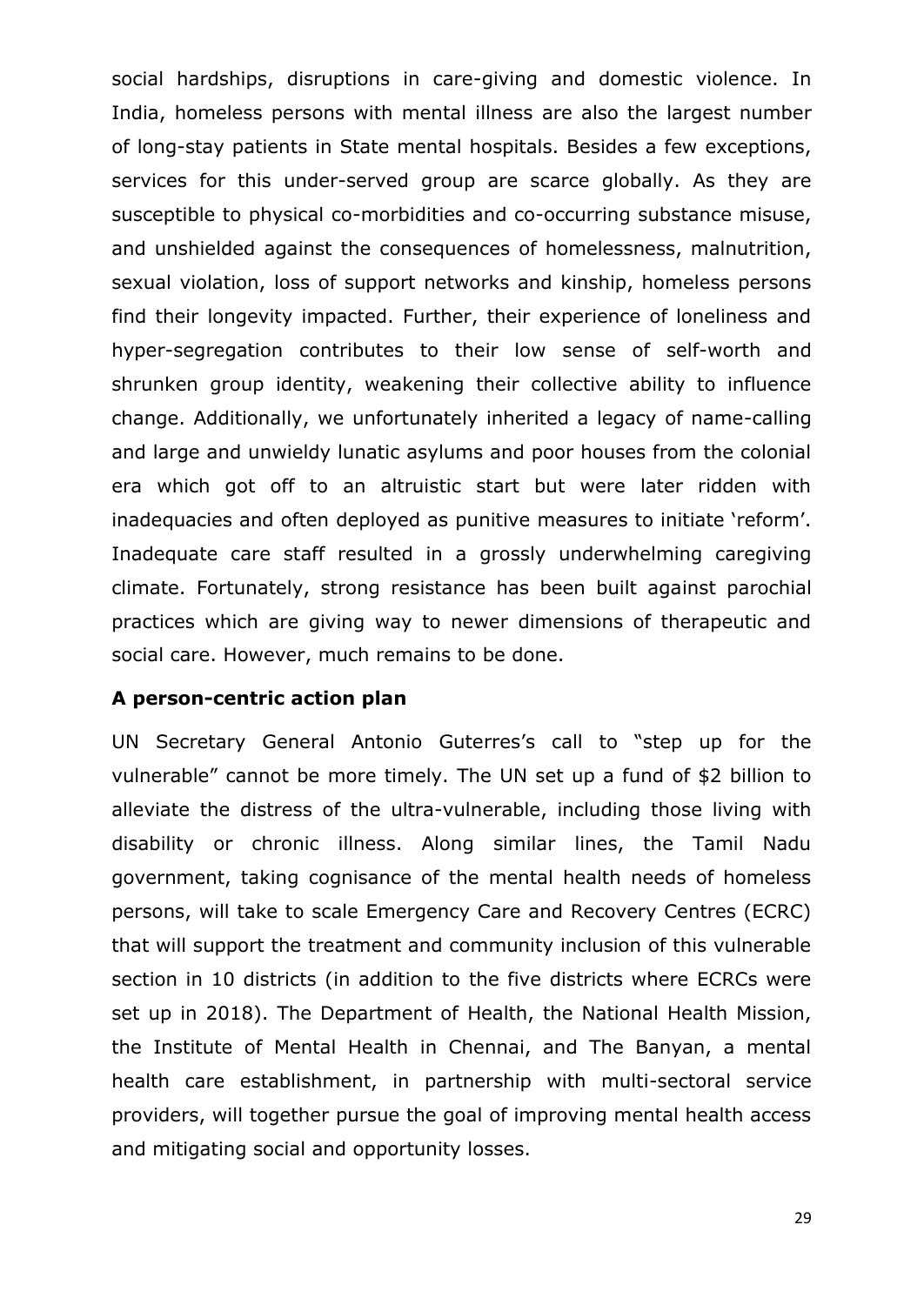Three hundred bed spaces will be earmarked for homeless persons in psychosocial distress, with a capacity to service more than 1,000 people a year, in smaller and integrated care units in district hospitals and/ or social care centres. Early enrolment into care may result in reduction of exposure to harm, injury and starvation, and better prognosis. An integrated approach may also help address stigma associated with this group. Additionally, facilitation of social needs care and livelihoods may reduce the recurrence of episodic homelessness, critical to sustaining and enhancing well-being gains. Three sectors  $-$  the government, development and corporate sectors — will partner to ensure that the lives of those who live on the fringes matter. The mental health team that anchors the Centre may also lend further support to the District Mental Health Programme, and offer counselling support to address mental health issues in the context of the pandemic.

However, we must remember that issues of homelessness and mental ill health even independently present intractable problems; in combination, one may confront ethical dilemmas and emerging constraints and challenges. We realise that the ECRCs are not a panacea to all distress undergone by homeless individuals, and that we cannot frame the problem within a restrictive and normative orientation. Incorporation of heterogeneity of experiences and multi-nodal approaches to care, which are embedded in values of accountability and integrity and take into account variegated distress markers, maybe critical for the evolution of newer meaning-making around social and psychiatric phenomenology. More importantly, these care paradigms have to be informed by the long overdue voice of the 'subject in distress'. While this is a powerful start to acknowledge the need to focus on minority mental health, we also hope to benefit from feedback to further build on care plans and mental health systems for the vulnerable.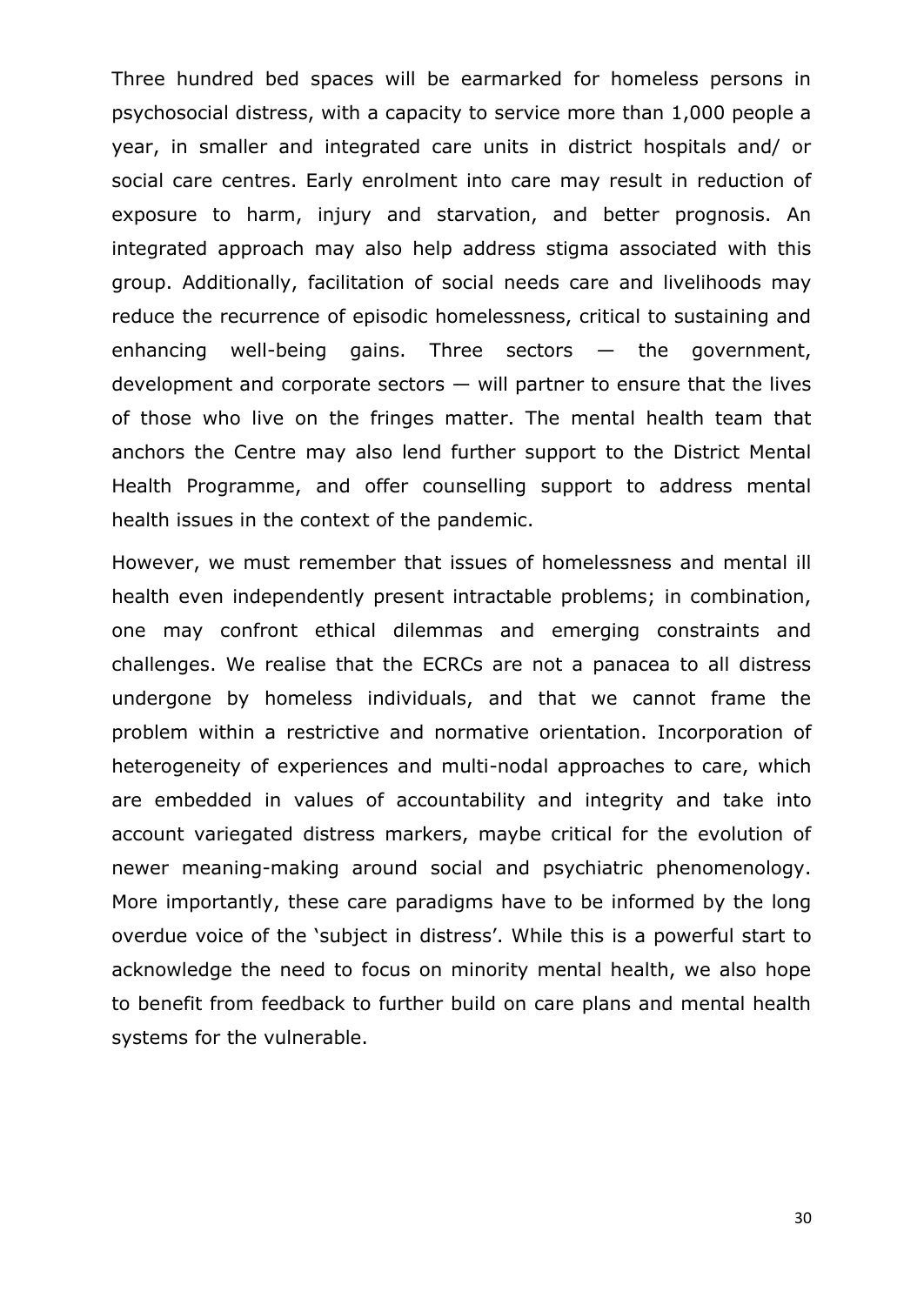## **Project to focus on increased enrolment of migrant children**

### [G.KRISHNAKUMAR](https://www.thehindu.com/profile/author/G-KRISHNAKUMAR-22349/) KOCHI, SEPTEMBER 23, 2020<br>THE MOOR HINDIT

#### **Rs.78-lakh plan to be submitted to district administration**

The Education Department has reworked the funding proposal for the Roshni project in Ernakulam by recommending assistance to schools having the maximum number of migrant students.

The Rs.78-lakh project for the new academic year will be submitted to the district administration as part of receiving financial aid from Bharat Petroleum Corporation Ltd (BPCL). The Roshni project, was launched in 2017 in five schools in the district to enhance the academic performance of migrant children through improved language proficiency. The project is at present operational in 38 schools. The project proposal for getting the assistance from the BPCL was reworked, based on a directive issued by the district administration. The company had sanctioned Rs.1 crore in the previous academic year from its CSR funds for the initiative. With schools remaining closed and the academic sessions switching to the online mode, the project proponents were asked to re-draft the initial report.

Education Department officials said that the revised proposal had recommended that the financial aid could be extended to nearly 40 schools in the order of institutions having the highest number of enrolment of migrant students.

The revised proposal has suggested that the financial aid can be extended for arranging conveyance facilities to the PTA in government and aided schools with the maximum enrolment of migrant children. The estimate budget was reduced from Rs.1 crore to Rs.78 lakh as schools were remaining closed and the expenses incurred had come down compared with the normal academic days.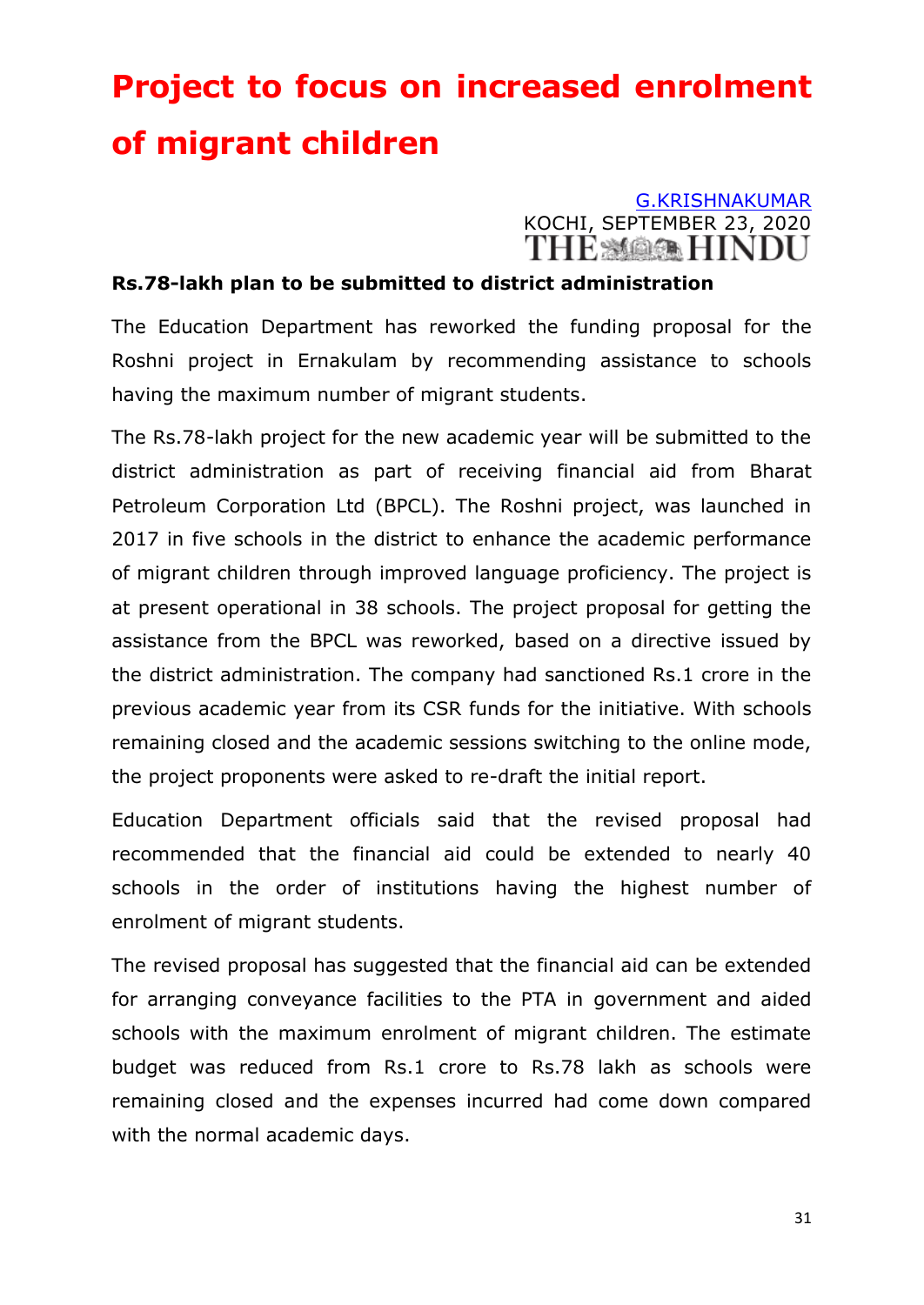## **Centre retained Rs.1.1 lakh crore of cess receipts, observes CAG**

[SPECIAL CORRESPONDENT](https://www.thehindu.com/business/centre-retained-11-lakh-cr-of-cess-receipts/article32680256.ece?homepage=true) NEW DELHI, SEPTEMBER 23, 2020 THE MARK HINDU

### *It points to shortfall in transfer to reserve funds from almost Rs.2.75 lakh crore collected in 2018-19*

The Centre retained in the Consolidated Fund of India (CFI) more than Rs.1.1 lakh crore out of the almost Rs.2.75 lakh crore collected in 2018- 19 through various cesses, instead of transferring the receipts to the specified Reserve Funds that Parliament had approved for such levies, the Comptroller and Auditor General (CAG) of India observed in a report.

Moreover, Rs.1,24,399 crore collected as cess on crude oil over the last decade had not been transferred to the designated Reserve Fund  $-$  the Oil Industry Development Board — and had been retained in the Centre's coffers, the CAG reckoned.

The Goods and Services Tax (GST) Compensation Cess, which has become a bone of contention between the States and the Centre, was also 'short-credited' to the relevant reserve fund to the extent of Rs.40,806 crore in 2018-19.

#### **'IGST accounting flawed'**

Separately, the CAG noted that erroneous Integrated GST (IGST) accounting also led to States receiving less funds from the Centre. A sum of Rs.15,001 crore collected as IGST was erroneously transferred and accounted as States' share of net proceeds of IGST instead of being apportioned between Centre and States. A balance of Rs.13,944 crore was also left 'unapportioned' and retained in the CFI, 'even though the amended IGST Act now provides for ad-hoc apportionment of IGST,' the CAG stated "As a result, States received overall less funds on account of IGST," the audit concluded.

#### **Designated funds**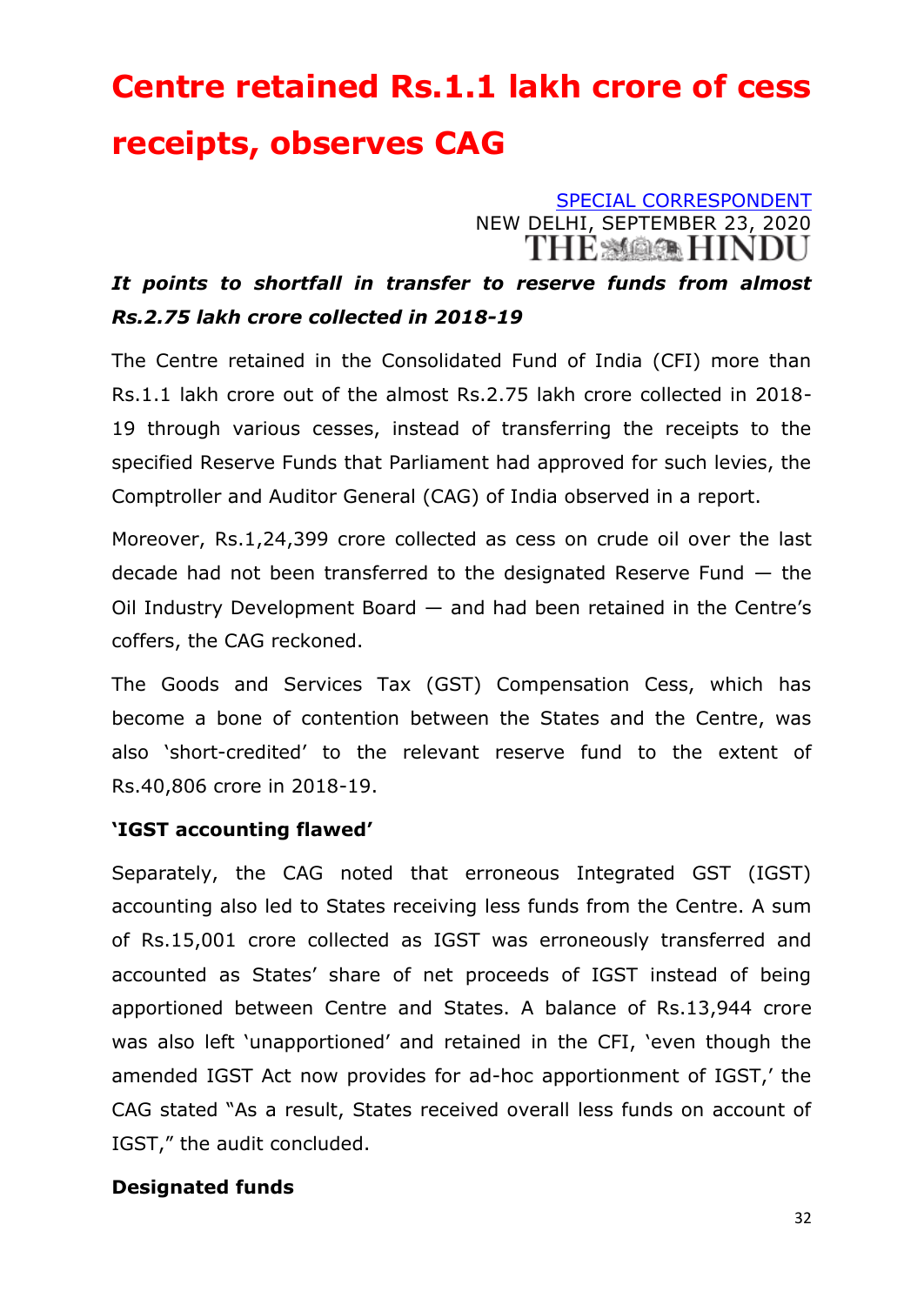"The Union Government collected Rs.2,74,592 crore from 35 cesses and levies in 2018-19. Under the scheme, such cesses and levies are required to be first transferred to designated Reserve Funds and utilised for the specific purposes intended by Parliament. However, only Rs.1,64,322 crore was transferred to Reserve Funds/Boards and the rest was retained in the Consolidated Fund," the CAG noted in an audit report on Union Government accounts tabled in Parliament on Wednesday. In at least one case, no dedicated fund was created for the surcharge levied on taxpayers. For instance, a 'Social Welfare Surcharge' on customs duties yielded Rs.8,871.19 crore, but no dedicated fund was found for it.

As much as Rs.10,157 crore of the Road and Infrastructure Cess collected during the year was neither transferred to the related Reserve Fund nor utilised for the purpose for which the cess was collected. Separately, the CAG said that a journal entry after the close of the year was used to transfer Rs.10,250 crore from the Central Road Fund, recording the same as a non-tax receipt in violation of accounting procedures.

Similarly, Rs.2,123 crore of Universal Service levy and Rs.79 crore collected as National Mineral Trust levy was not transferred to the relevant funds.

### **'India must focus on reforms as high growth is not a given'**

### [PTI](https://www.thehindu.com/business/Economy/india-must-focus-on-reforms-as-high-growth-is-not-a-given/article32680388.ece) MUMBAI, SEPTEMBER 24, 2020

#### *Growth needs continued action, says Warburg Pincus CEO*

India has tailwinds, such as its demographic advantage, to make it a high-growth economy, but the same cannot be considered foreordained and requires continued action, global private equity major Warburg Pincus CEO Charles Kaye said on Wednesday.

Implementing the reforms vision is the "principal challenge" for India, he said, specifying that both the challenges and opportunities for the country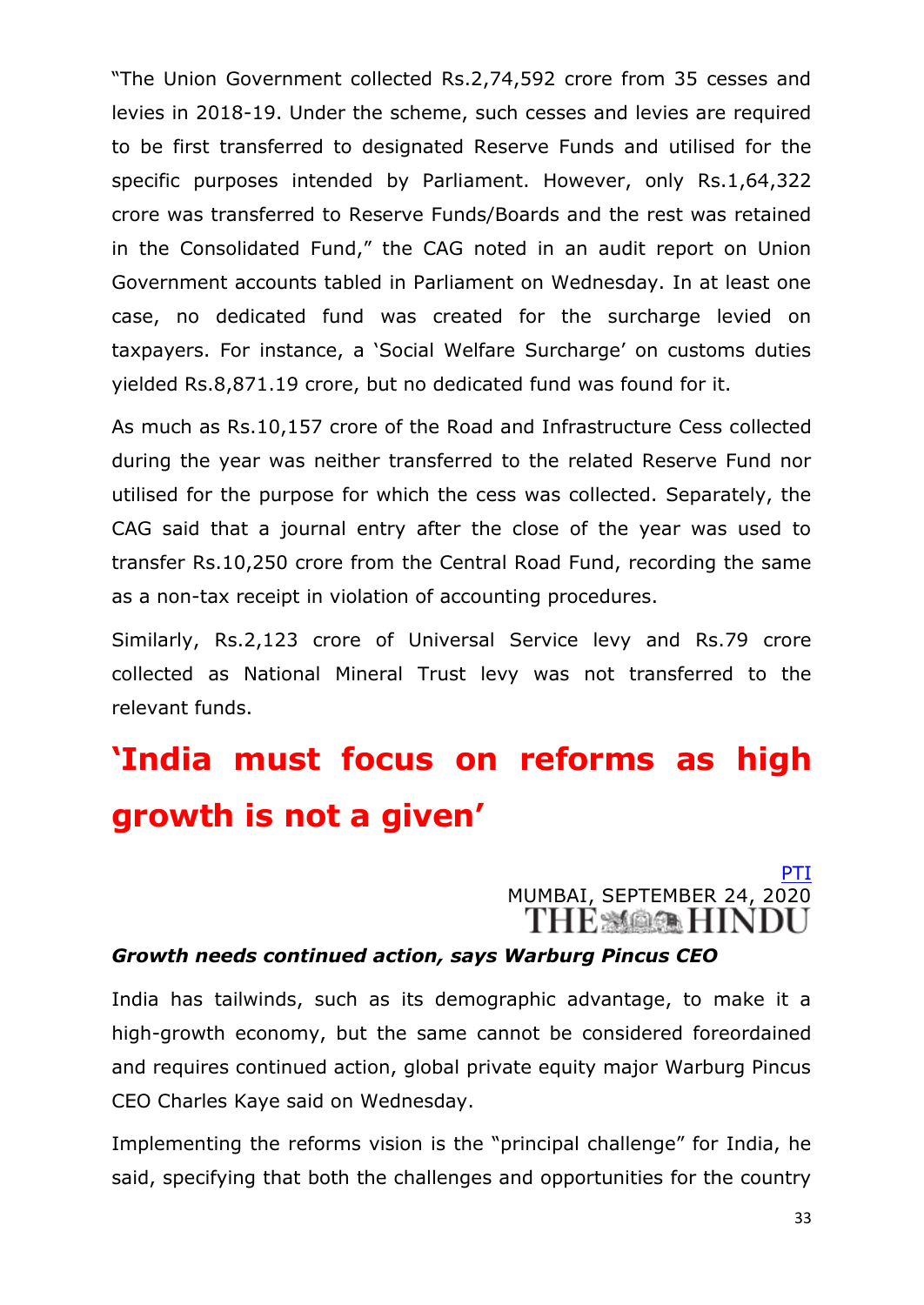are domestic in nature. Warburg Pincus has invested \$5 billion in India since 1995. Its bets include HDFC, Kotak Mahindra Bank and Bharti Airtel, where it made handsome returns, setting a milestone for risk capital investing.

"India has all the powerful tailwinds of demography and so much else, but that's not destiny; it's not foreordained and requires continued vigilance and significant action to continue to take advantage of that opportunity," he emphasised.

Speaking at a business summit via video, he said India had improved remarkably since 1995 when the firm first invested in HDFC but added that the main challenge for the country was to complete the reforms vision.

#### **Offloaded responsibility**

He welcomed the policy response to the pandemic. "The more significant way it dealt with it is that it essentially offloaded responsibility... into the banking system and then provided meaningful monetary support through the RBI and moratoriums; we will see how it plays," Mr. Kaye added.

India's strategy seemed to be "letting the recovery itself lead economic recovery".

## **Amid COVID-19 impact, Indian economy forecast to contract 5.9% in 2020: U.N.**

[PTI](https://www.thehindu.com/news/national/amid-covid-19-impact-indian-economy-forecast-to-contract-59-in-2020-un/article32675047.ece) UNITED NATIONS, SEPTEMBER 23, 2020 **THE MARE HINDU** 

*China is expected to register an economic growth of 1.3% this year and a whopping 8.1% in 2021, the report said, recording the highest economic growth rate in the world*

Impacted by disruptions caused by the [COVID-19 pandemic,](https://www.thehindu.com/topic/coronavirus/) India's economy is forecast to contract by 5.9% in 2020, the U.N. has said in a report, warning that while growth will rebound next year, the contraction is likely to translate into a permanent income loss.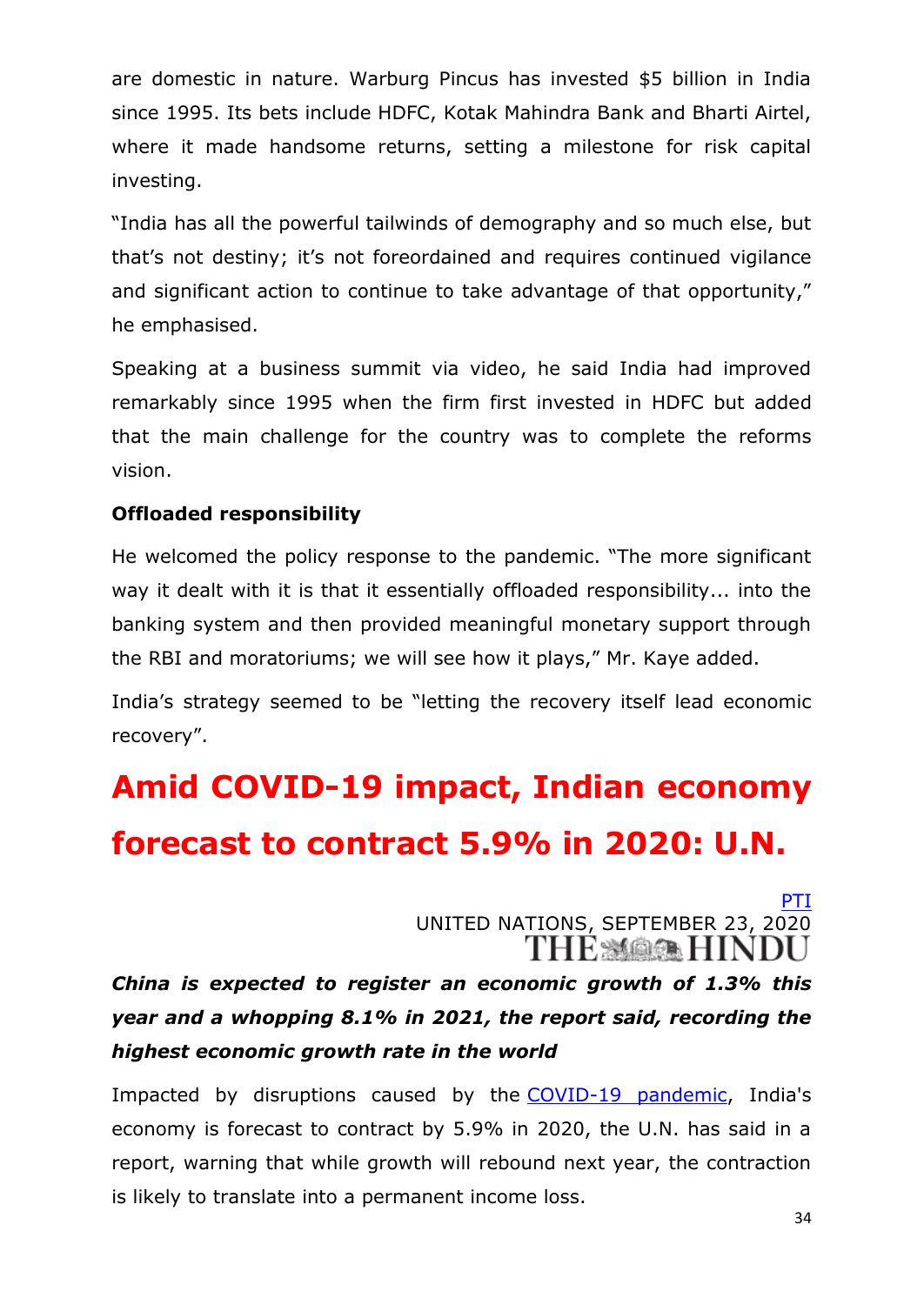The Trade and Development Report 2020 by U.N. Conference on Trade and Development (UNCTAD) said on Tuesday that the world economy is experiencing a deep recession amid a still-unchecked pandemic.

It said the global economy will contract by an estimated 4.3% this year, leaving global output by year's end over \$6 trillion short (in current U.S. Dollars) of what economists had expected it to be before the coronavirus began to spread.

"In short, the world is grappling with the equivalent of a complete wipeout of the Brazilian, Indian and Mexican economies. And as domestic activity contracts, so goes the international economy; trade will shrink by around one-fifth this year, foreign direct investment flows by up to 40% and remittances will drop by over \$100 billion," the UNCTAD report said, painting a grim picture of the global economic scenario.

UNCTAD expects South Asia to contract 4.8% in 2020 and recover to 3.9% in 2021. India's GDP is forecast to contract 5.9% in 2020 and recover to 3.9% next year, the report said.

"In the case of India, the baseline scenario is a sharp recession in 2020 as strict lockdown measures to stem the virus' spread brought many productive activities to a halt across the country," it said.

The report said that while UNCTAD expects a rebound in India's GDP growth in 2021 in line with the growth rates of the Indian economy in recent years, "the contraction registered in 2020 is likely to translate into a permanent income loss".

In the U.S., UNCTAD expects GDP to fall 5.4% in 2020 and recover 2.8% in 2021. China is expected to register an economic growth of 1.3% this year and a whopping 8.1% in 2021, the report said, recording the highest economic growth rate in the world.

"This year is shaping up to be a very difficult year for the global economy. With many countries unprepared to respond to a health pandemic, lockdown seemed to be the only plausible way to protect lives and preserve health systems. Doing so triggered an economic crisis that spread as quickly as the virus itself," the U.N. trade agency added.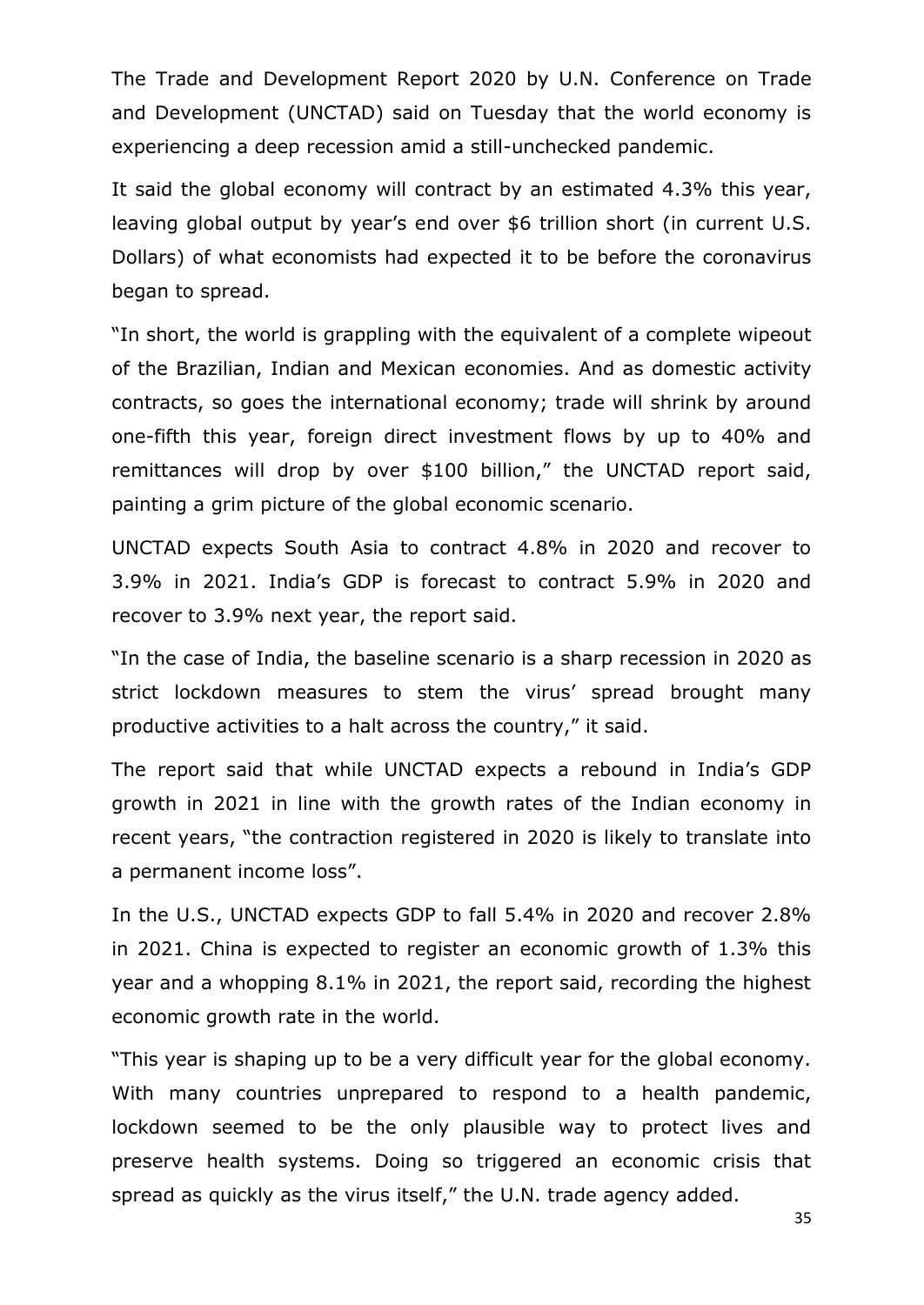#### **Global recession matching the Great Depression**

Data for the first two quarters of this year show output contracted more sharply than in 2008-2009, and in some cases registering the steepest drop on record. Estimates for the year point to a generalised global recession matching the Great Depression of the 1930s, it said.

While 2021 will likely see a rebound, it will be uneven within and across countries and uncertainty will persist, the report said, warning that unemployment will be on an upward trend, more and more companies will be facing the threat of bankruptcy; supply chains will be fragile; confidence will be shaken and demand will be weak.

"Debt levels across the world, in both the public and private sectors, will have risen significantly from the historically high levels registered before the crisis. In this condition, the wrong policy steps  $-$  and ignoring the experience of the last decade — could trigger further shocks which would not only derail recovery but could usher in a lost decade," the report said.

It said that the biggest absolute falls in output will be in the developed world, with some countries set to register a double-digit decline over the year.

"But the greatest economic and social damage will be in the developing world, where levels of informality are high, commodities and tourism major sources of foreign exchange, and fiscal space has been squeezed under a mountain of debt," it said.

Between 90 million and 120 million people will be pushed into extreme poverty in the developing world, with close to 300 million facing food insecurity, it said.

UNCTAD Secretary-General Mukhisa Kituyi said building a better world require smart actions. "The lives of future generations, indeed of the planet itself, will depend on the choices we all take over the coming months, Kituyi said.

The report also said that even if economic activity continues to bounce back and advanced country governments continue with the current mix of